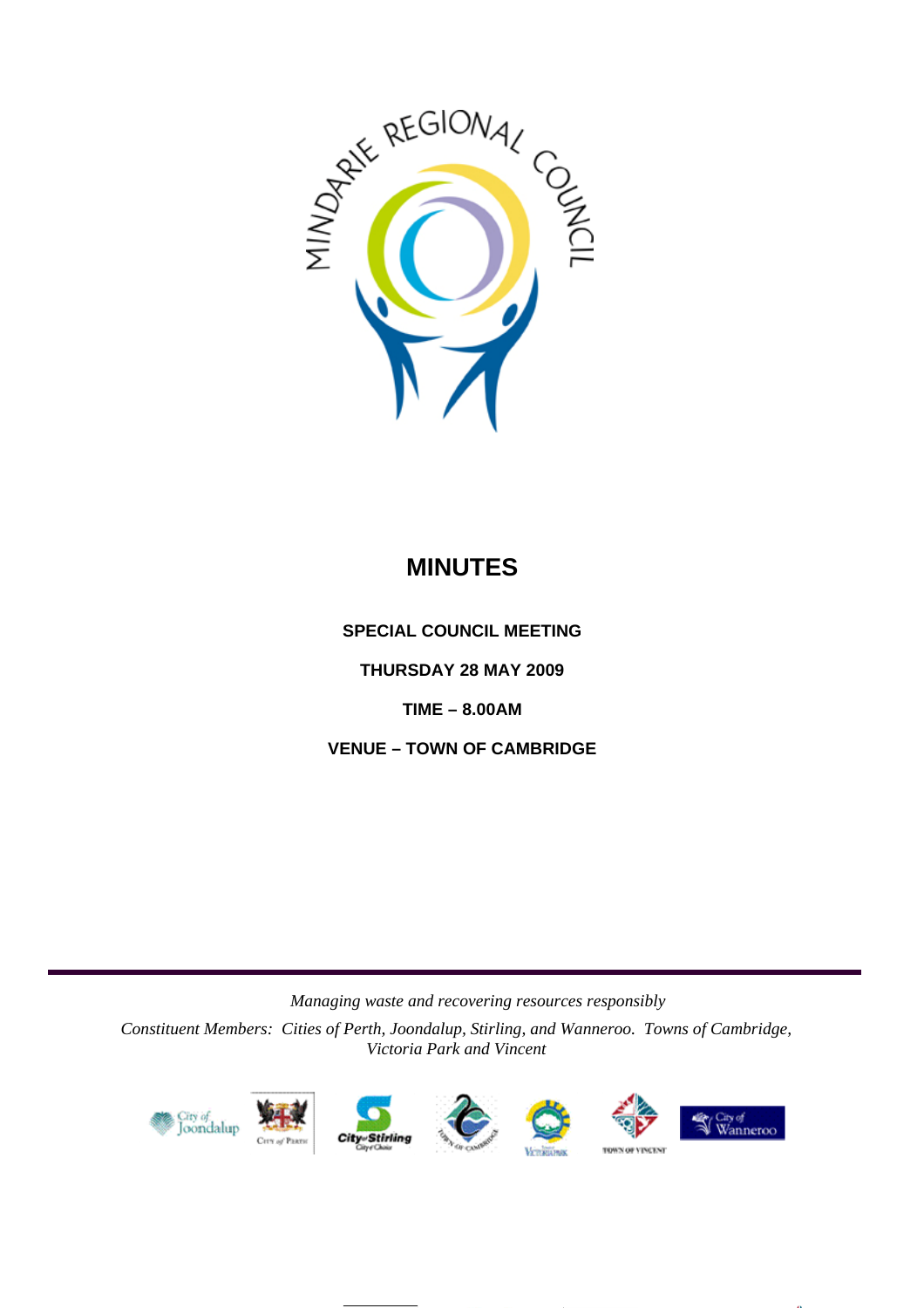### **MINDARIE REGIONAL COUNCIL**

### **NOTICE OF MEETING**

22 May 2009

Councillors of the Mindarie Regional Local Government are respectfully advised that a Special Meeting of the Council will be held in the Council Chambers of the Town of Cambridge, 1 Bold Park Drive, Floreat, at 8.00am on Thursday 28 May 2009.

The business papers pertaining to the meeting follow.

Your attendance is requested.

**KEVIN POYNTON Chief Executive Officer** 

### **MINDARIE REGIONAL COUNCIL - MEMBERSHIP**

Cr R M Willox AM JP (Rod) City of Stirling Cr J Bissett (John) Town of Victoria Park Cr R Butler (Rob) Cr S Farrell (Steed) Town of Vincent Cr R Fishwick (Russ) City of Joondalup Cr L Gray (Laura) City of Wanneroo Cr K Hollywood (Kerry) City of Joondalup Cr C MacRae (Corinne) Town of Cambridge Cr D Newton (Dot) City of Wanneroo Cr P Rose JP (Peter) City of Stirling<br>
Cr R Sebrechts (Ron) City of Stirling Cr R Sebrechts (Ron) Cr K Thomas (Kathryn) City of Stirling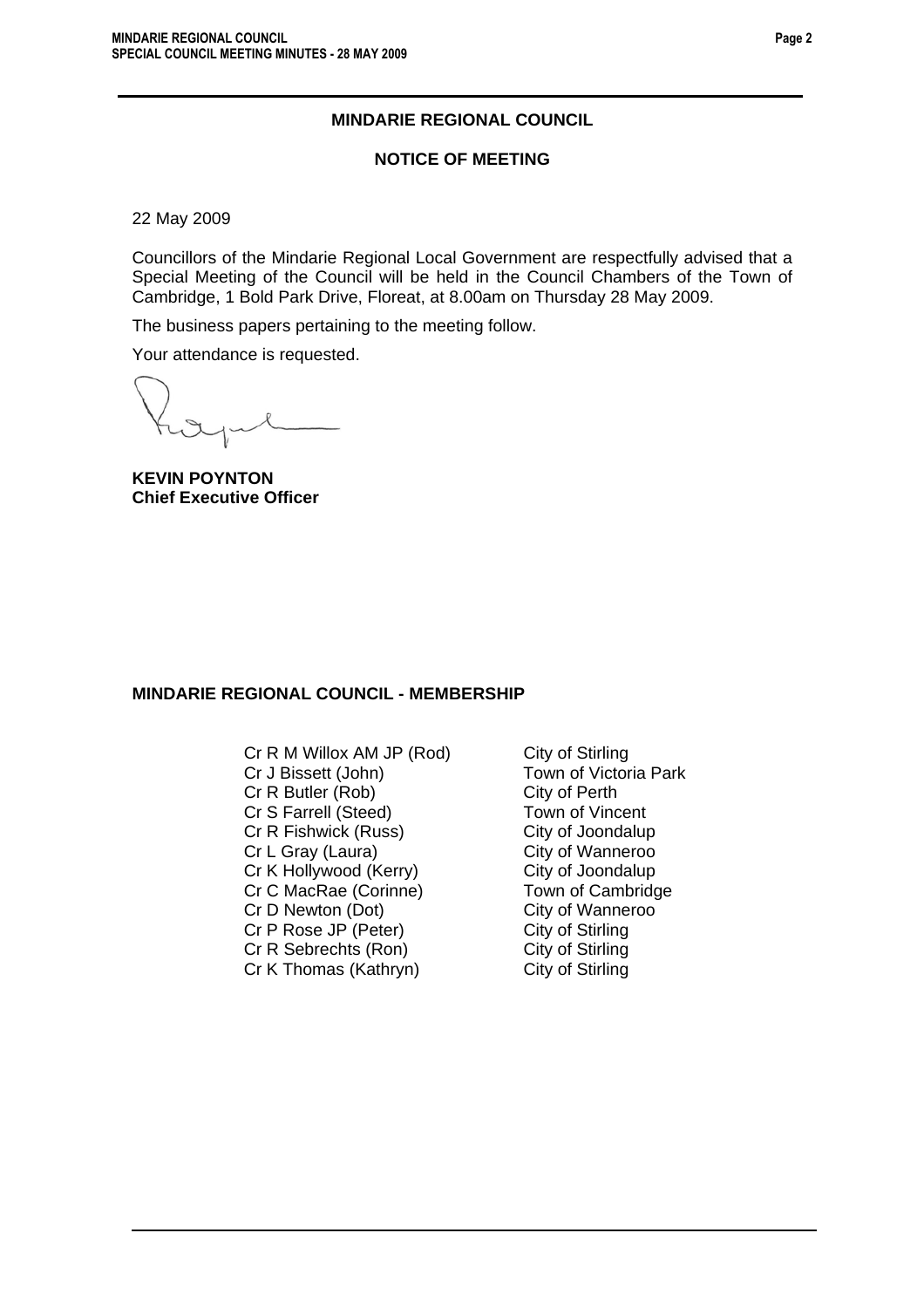| MINUTES OF THE SPECIAL COUNCIL MEETING OF THE MINDARIE REGIONAL<br><b>COMMENCING AT 8.00AM.</b> | <b>COUNCIL HELD IN THE COUNCIL CHAMBERS OF THE TOWN OF CAMBRIDGE, 1</b><br>BOLD PARK DRIVE, FLORAT, WESTERN AUSTRALIA ON 28 MAY 2009                                  |
|-------------------------------------------------------------------------------------------------|-----------------------------------------------------------------------------------------------------------------------------------------------------------------------|
| <b>PRESENT:</b><br>Chairman                                                                     | Cr R Willox AM JP<br>Cr G Amphlett<br>Cr D Ashton<br>Cr R Butler<br>Cr S Farrell<br>Cr K Hollywood<br>Cr C MacRae<br>Cr D Newton JP<br>Cr P Rose JP<br>Cr R Sebrechts |
| <b>APOLOGIES:</b>                                                                               | Cr J Bissett<br><b>Cr R Fishwick</b><br>Cr L Gray JP<br>Cr K Thomas                                                                                                   |
| <b>ABSENT:</b>                                                                                  | Nil                                                                                                                                                                   |
| <b>IN ATTENDANCE:</b><br>Mindarie Regional Council Officers                                     | K F Poynton Chief Executive Officer<br>K Dhillon<br>L Nyssen<br>M Tolson<br>I Watkins                                                                                 |
| <b>Member Council Officers</b>                                                                  | E Albrecht<br>D Blair<br>J Buckley<br><b>K</b> Capel<br>C Colyer<br>G Dunne<br><b>G</b> Eves<br>E Herne<br>A Vuleta<br>M Glover                                       |
| Consultants                                                                                     | Nil                                                                                                                                                                   |
| <b>VISITORS:</b><br><b>MEDIA:</b>                                                               | Nil<br>Nil                                                                                                                                                            |

Confirmed by resolution of the Council on 9 July 2009

………………………………………………………Chairman

**PUBLIC:** Nil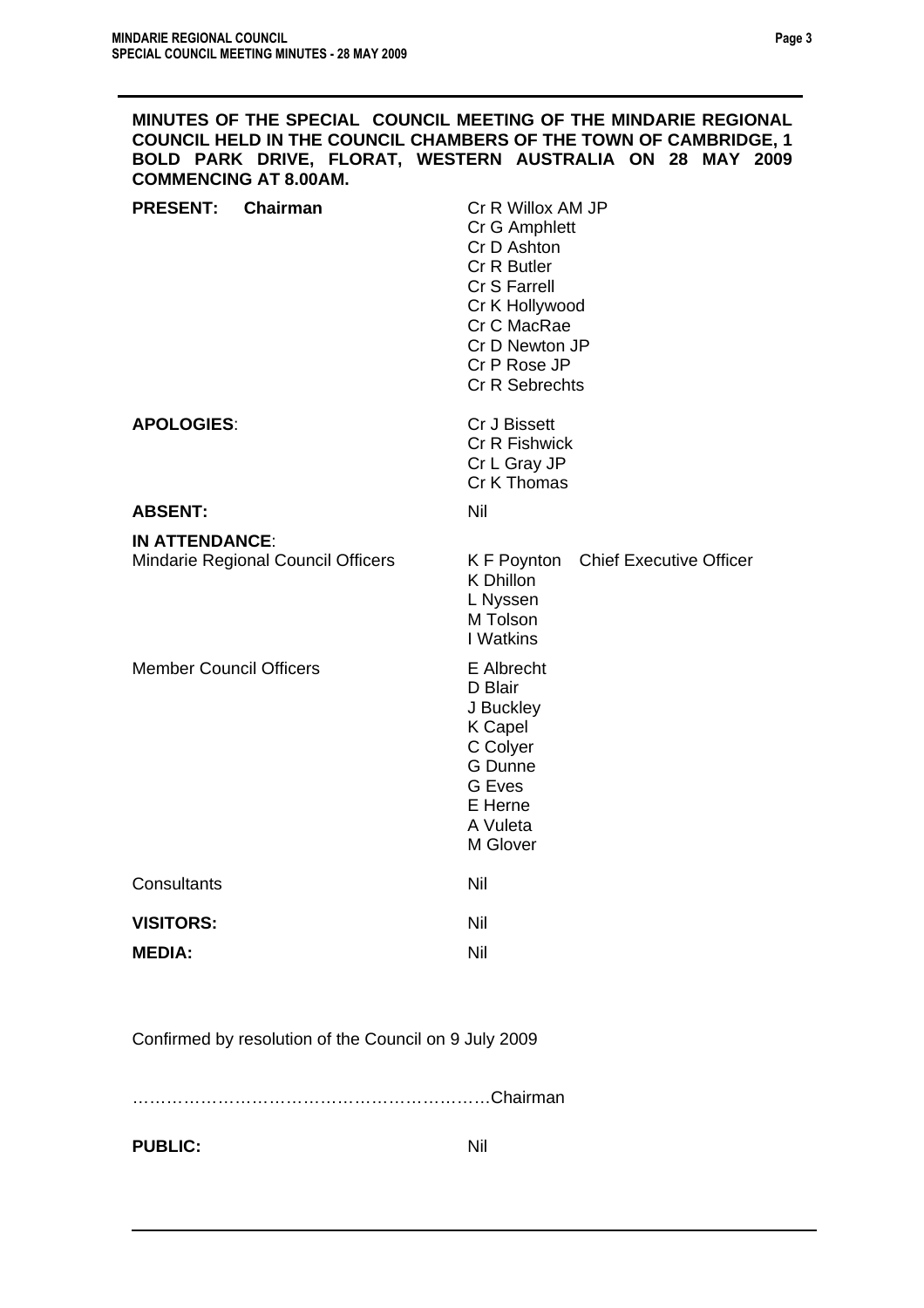### **MINUTES**

# **TABLE OF CONTENTS**

| <b>ITEM</b>             | <b>SUBJECT</b>                                                                                                      | <b>FILE NO</b> | <b>PAGE NO</b>           |
|-------------------------|---------------------------------------------------------------------------------------------------------------------|----------------|--------------------------|
| 1                       | OATHS/AFFIRMATIONS OF ALLEGIANCE OF<br><b>OFFICE</b>                                                                | N/A            | P <sub>6</sub>           |
| $\mathbf{2}$            | <b>QUESTION TIME</b>                                                                                                | N/A            | P <sub>6</sub>           |
| 3                       | ATTENDANCE AND APOLOGIES                                                                                            | N/A            | P <sub>6</sub>           |
| 4                       | <b>ANNOUNCEMENTS</b>                                                                                                | N/A            | P <sub>6</sub>           |
| 5                       | <b>DEPUTATIONS</b>                                                                                                  | N/A            | P <sub>6</sub>           |
| 6                       | <b>BUSINESS FROM A PREVIOUS MEETING</b><br>TREATED AS AN ORDER OF THE DAY                                           | N/A            | P <sub>6</sub>           |
| $\overline{\mathbf{7}}$ | <b>REPORTS</b><br>(Declaration of Financial/Conflict of Interest to be<br>recorded prior to dealing with each item) | N/A            | P <sub>7</sub>           |
| 7.1                     | BUSINESS PLANNING 2009/2010<br>WITH SUPPLEMENTARY INFORMATION                                                       | COR/8          | P7-9<br>P11-41           |
| 7.2                     | PROPOSED EXTENSIONS TO THE EXISTING<br><b>WORKSHOP</b><br><b>BUILDING</b>                                           | <b>WST/168</b> | P <sub>9</sub><br>P42-43 |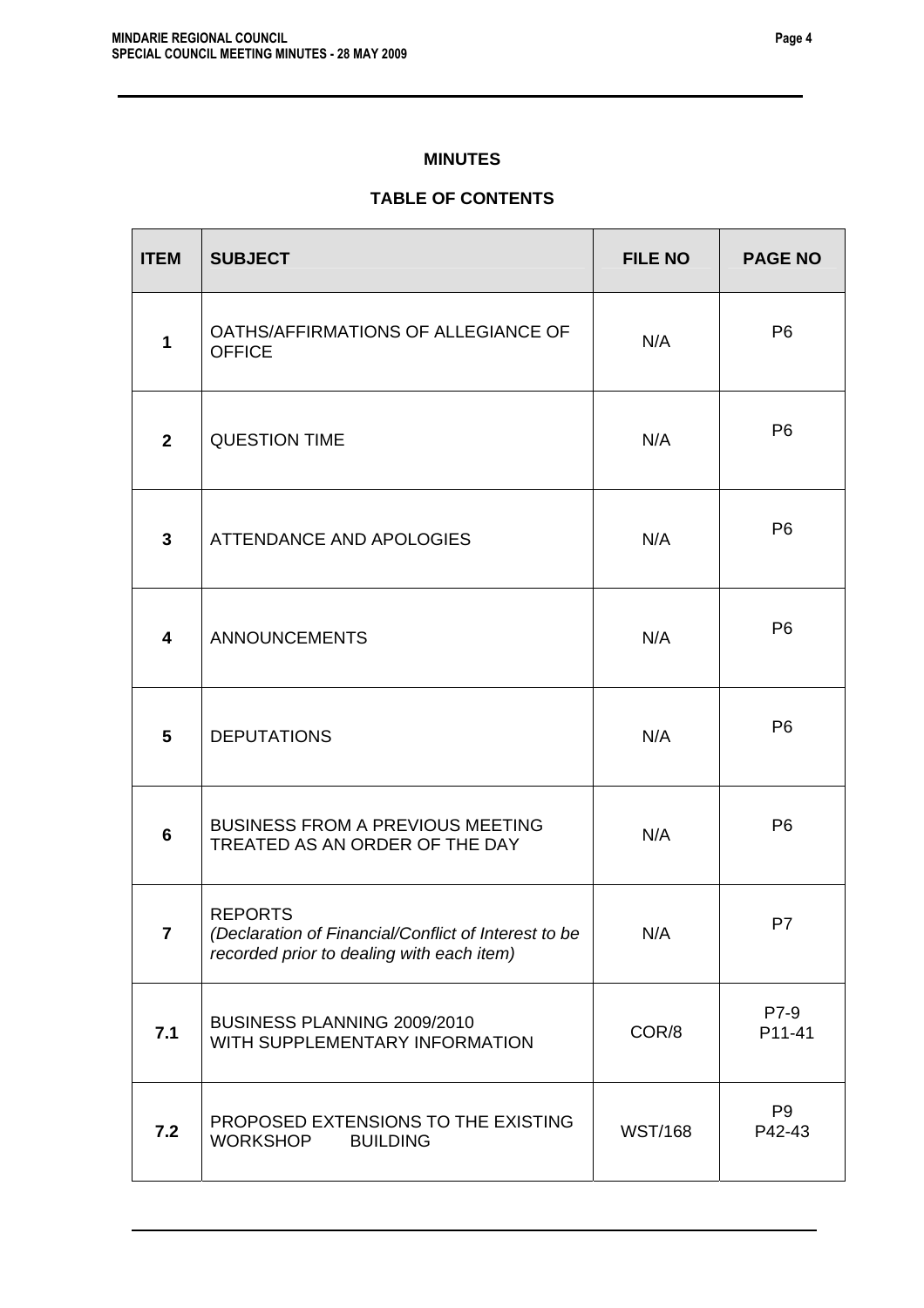| 8  | NOTICE OF MOTION FOR CONSIDERATION<br>AT THE FOLLOWING MEETING | N/A | P <sub>10</sub> |
|----|----------------------------------------------------------------|-----|-----------------|
| 9  | <b>NEXT MEETING</b>                                            | N/A | P <sub>10</sub> |
| 10 | <b>CLOSURE</b>                                                 | N/A | P <sub>10</sub> |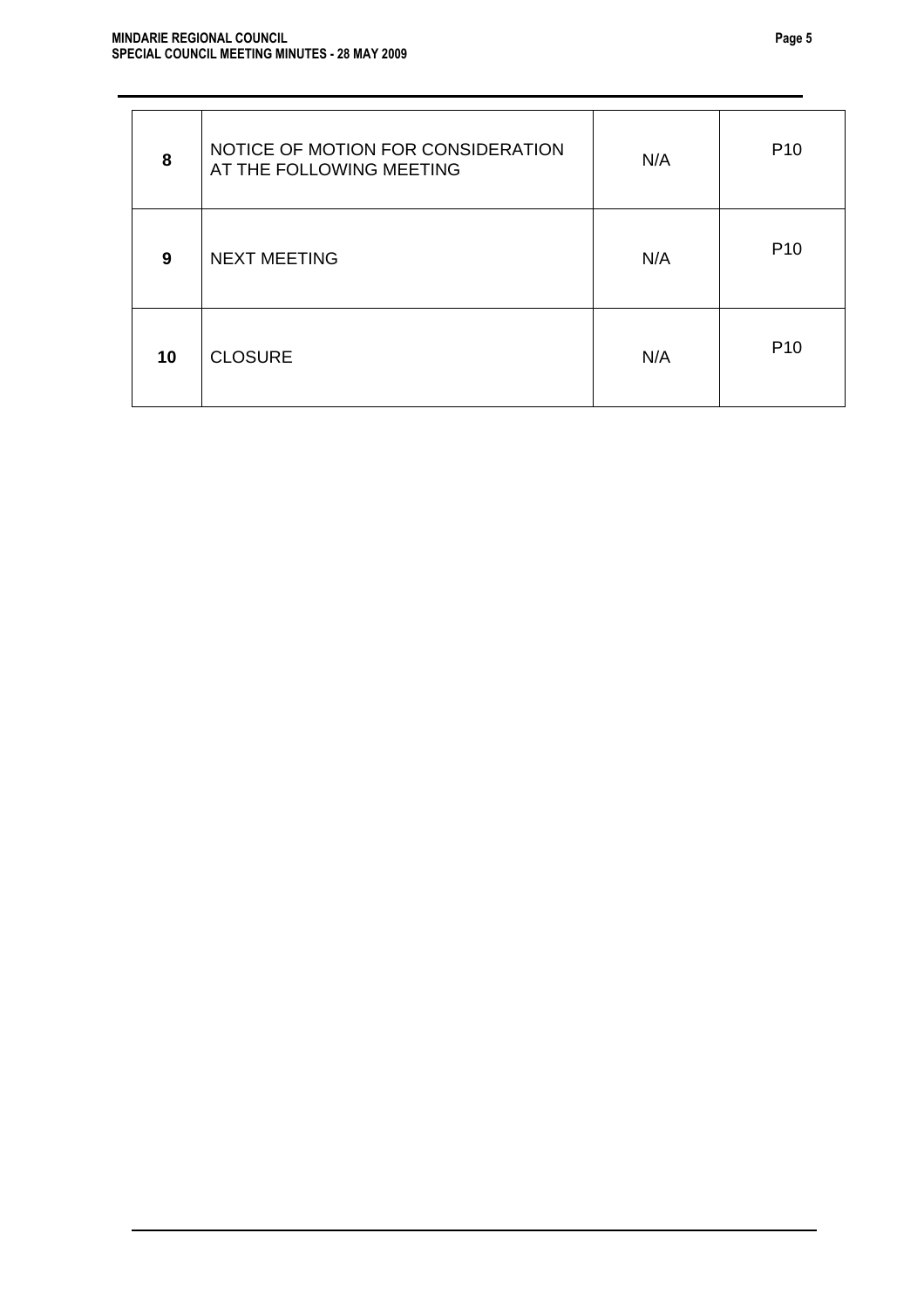### **1 OATHS/AFFIRMATIONS OF ALLEGIANCE AND DECLARATIONS OF OFFICE**

Cr Amphlett completed Form 7 Declaration by Elected Member of Council.

Cr Ashton completed Form 7 Declaration by Elected Member of Council.

### **2 QUESTION TIME**

Nil.

### **3 ATTENDANCE AND APOLOGIES**

Refer Page 3.

### **4 ANNOUNCEMENTS**

The Chairman announced as follows:

- That correspondence had been received from Minister for Environment et al re increase in landfill levy
- That administration was investigating options for a response to this correspondence
- That Council consideration of this matter of fees needed to occur with due respect to the existing and future health of the Mindarie Regional Council business

The CEO announced as follows:

- That FORC and WALGA were developing strategies to engage the Minister for the Environment et al on concerns associated with this increased levy exercise
- That the choice between 'pass through' and 'no pass through' of landfill levy was a judgemental one
- That the budgetary process is an opportunity to identify other savings, with a resultant decrease in fees
- That the work of the Mindarie Regional Council team, led by Mr Dhillon, and Member Council Officers be acknowledged

### **5 DEPUTATIONS**

Nil.

### **6 BUSINESS FROM A PREVIOUS MEETING TREATED AS AN ORDER OF THE DAY**

Nil.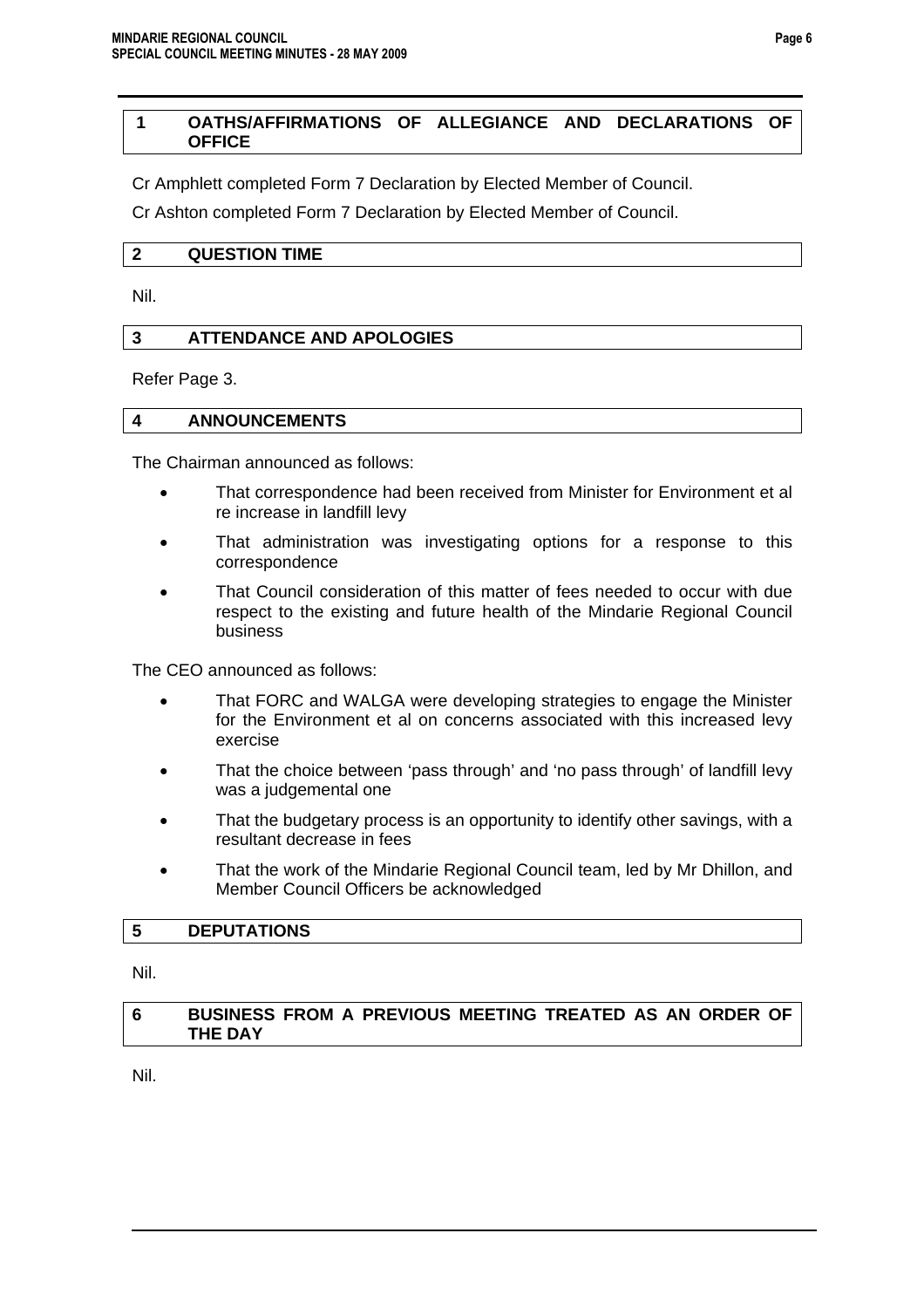### **7 REPORTS**

Declaration of Financial/Conflict of Interest to be recorded prior to dealing with each item.

### *Disclosure of Financial and Proximity Interests*

- *(a) Members must disclose the nature of their interest in matters to be discussed at the meeting. (Section 5.60(A) (B) and 5.65 of the Local Government Act 1995).*
- *(b) Employees must disclose the nature of their interest in reports or advice when giving the report or advice to the meeting. (Sections 5.70 and 5.71 of the Local Government Act 1995).*

*Disclosure of Interest Affecting Impartiality*

*(a) Members and staff must disclose their interest in matters to be discussed at the meeting in respect of which the member or employee has given or will give advice.* 

## **7.1 REPORTS**

**7.1 File No: COR/8** 

### **SUBJECT: BUSINESS PLANNING 2009/2010**

**Motion: (Moved: Cr MacRae Seconded: Cr Butler)** 

### RECOMMENDATION

That Council:

- (i) note the methodology used to derive the Business Plan 2009/2010 and associated plans
- (ii) approve Business Plan 2009/2010
- (iii) approve 2009/2010 Members' Processable Gate Fee of \$133.50 (ex GST) and Non Processable Fees of \$69.60 (ex GST)
- (iv) approve the option for members to pay by instalments over 3 years (as per schedule) the \$10/tonne relating to the \$2.1m payment payable to BioVision2020 during the commissioning period. The instalment option includes an interest payment
- (v) approve the Schedule of Fees and Charges relating to commercial and casual users, at Attachment Two

Suspension of Standing Orders.

### **Motion: (Moved: Cr Hollywood Seconded: Cr Sebrechts)**

**That Standing Orders be suspended so as to allow general discussion on all matters associated with Item 7.1.** 

*(Carried: 10/0)*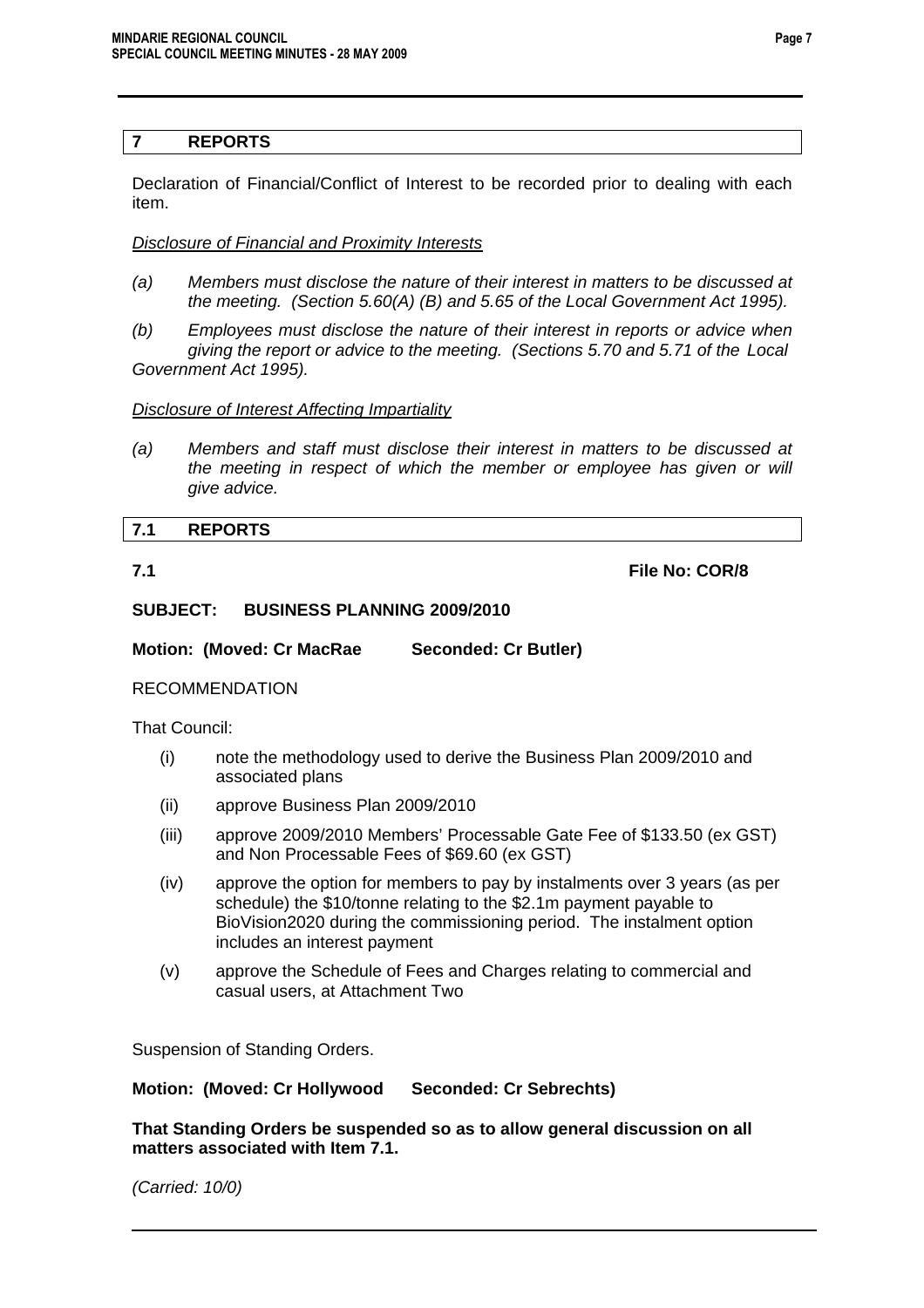The administration provided additional information, in response to questions, as follows:

- Casual Fees
	- Business rule contained in Strategic Finance Plan to adjust Casual Fee by 190% in financial year 2009/2010 amended to 170% in order to soften 'levy increase impact'
- Neerabup Mindarie Regional Council Costs
	- Explanation given for increase from \$18.50
- Fee Adjustment
	- Process for fees adjustment, in the wake of 'lesser costs', i.e. via Mid Year Review, Budget 2010/2011, explained

Council generally agreed on a revision to recommended fees as follows subject to debate within Standing Orders:

- Processable Fee : \$128.30 on basis of
	- 'pass through of all levy fees' (ADD)
	- Amortisation of \$10/tonne relating to \$2.1M payable to BioVision2020 vide RRFA (contract) (SUBTRACT)
- Non-Processable Fee : \$79.50 on basis of 'pass through of all levy fees (ADD)

Resumption of Standing Orders.

### **Motion: (Moved: Cr Butler Seconded: Cr Hollywood)**

### **That Standing Orders be resumed.**

*(Carried: 10/0)* 

Mover and Seconder agreed to deal with Recommendation in separate parts. Voting as follows:

(i) note the methodology used to derive the Business Plan 2009/2010 and associated plans

*(Carried: 10/0)* 

(ii) approve Business Plan 2009/2010

*(Carried: 10/0)* 

Amendment to Motion (iv) – (Moved: Cr MacRae Seconded: Cr Butler)

- (a) delete : 3 years (as per schedule)
- (b) insert : 20 years

*(Carried: 8/2)*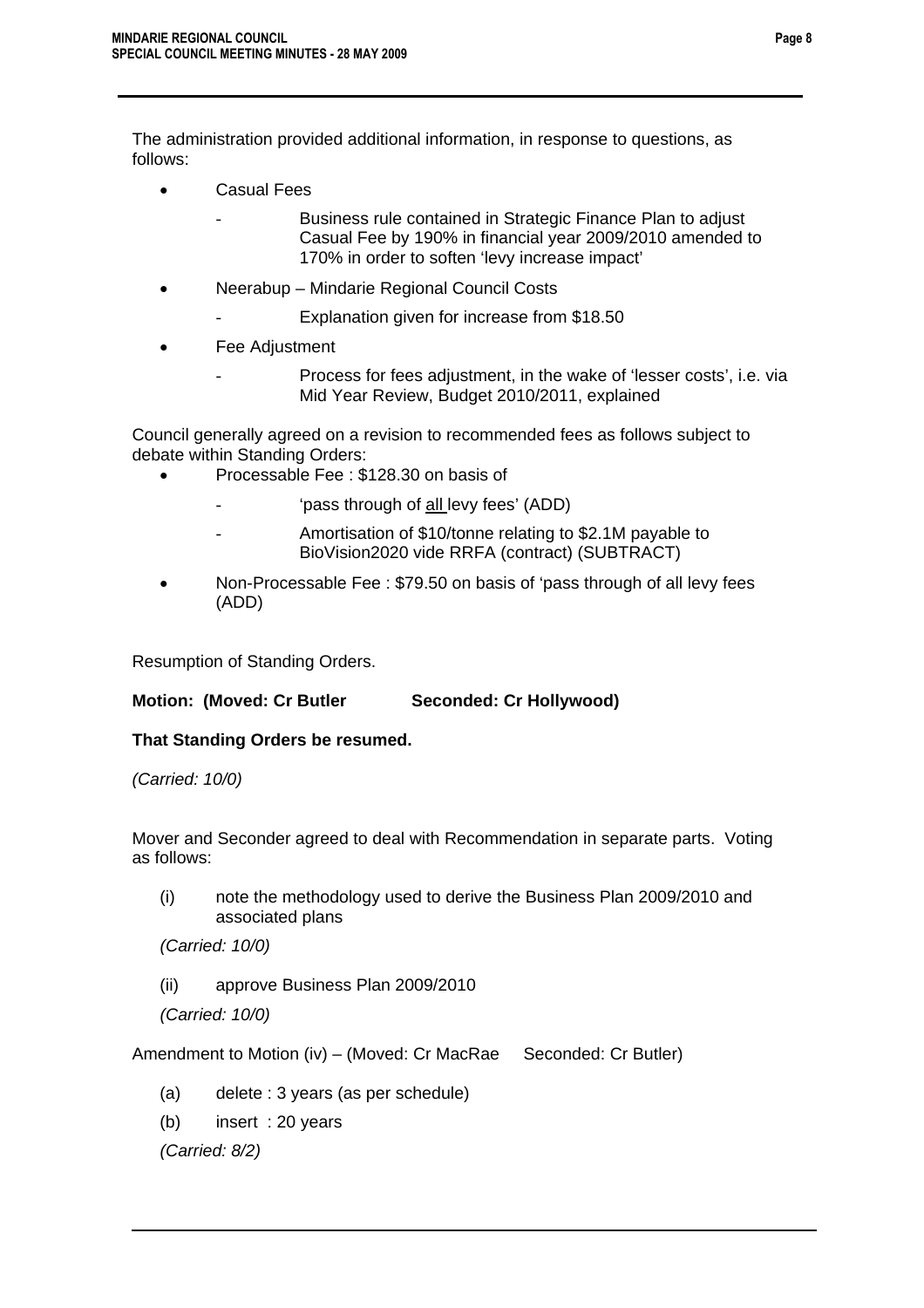**Page 9**

Amendment to Motion (iii) – (Moved: Cr Butler Seconded Cr MacRae)

- (a) delete : \$133.50 insert : \$128.30
- (b) delete : \$69.60

insert : \$79.50

*(Carried: 10/0)* 

(v) approve the Schedule of Fees and Charges relating to commercial and casual users, at Attachment Two

*(Carried: 10/0)* 

### **CONSOLIDATED MOTION**

**That Council:** 

- **(i) note the methodology used to derive the Business Plan 2009/2010 and associated plans**
- **(ii) approve Business Plan 2009/2010**
- **(iii) approve 2009/2010 Members' Processable Gate Fee of \$128.30 (ex GST) and Non Processable Fees of \$79.50 (ex GST)**
- **(iv) approve the option for members to pay by instalments over 20 years the \$10/tonne relating to the \$2.1m payment payable to BioVision2020 during the commissioning period. The instalment option includes an interest payment**
- **(v) approve the Schedule of Fees and Charges relating to commercial and casual users, at Attachment Two**

**7.2 File No: WST/168** 

### **SUBJECT: PROPOSED EXTENSIONS TO THE EXISTING WORKSHOP BUILDING**

**Motion: (Moved: Cr Newton Seconded: Cr Hollywood)** 

Nil discussion.

### **RECOMMENDATION**

**That Council not accept any tender in response to Request for Tender No 13/98 Proposed Extensions to Existing Workshop Building on the basis that neither tender was a conforming bid.** 

*(Carried: 10/0)*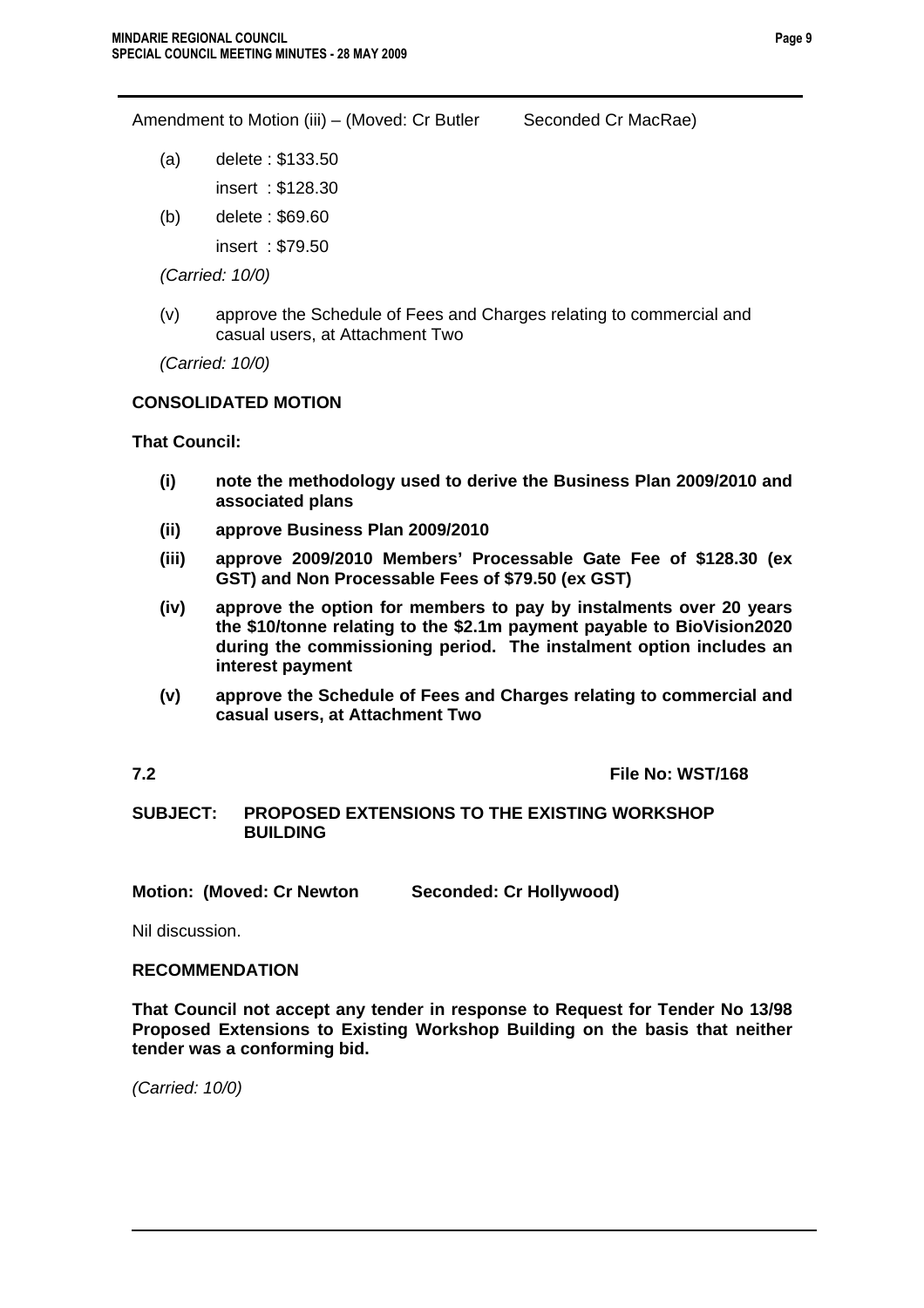### **8 NOTICES OF MOTION FOR CONSIDERATION AT THE FOLLOWING MEETING**

Nil

### **9 NEXT MEETING**

- **9.1 Ordinary Council Meeting** 
	- **9 July 2009**
	- **5.30pm**
	- **City of Stirling**

### **10 CLOSURE – MEETING CLOSED AT 9.01AM.**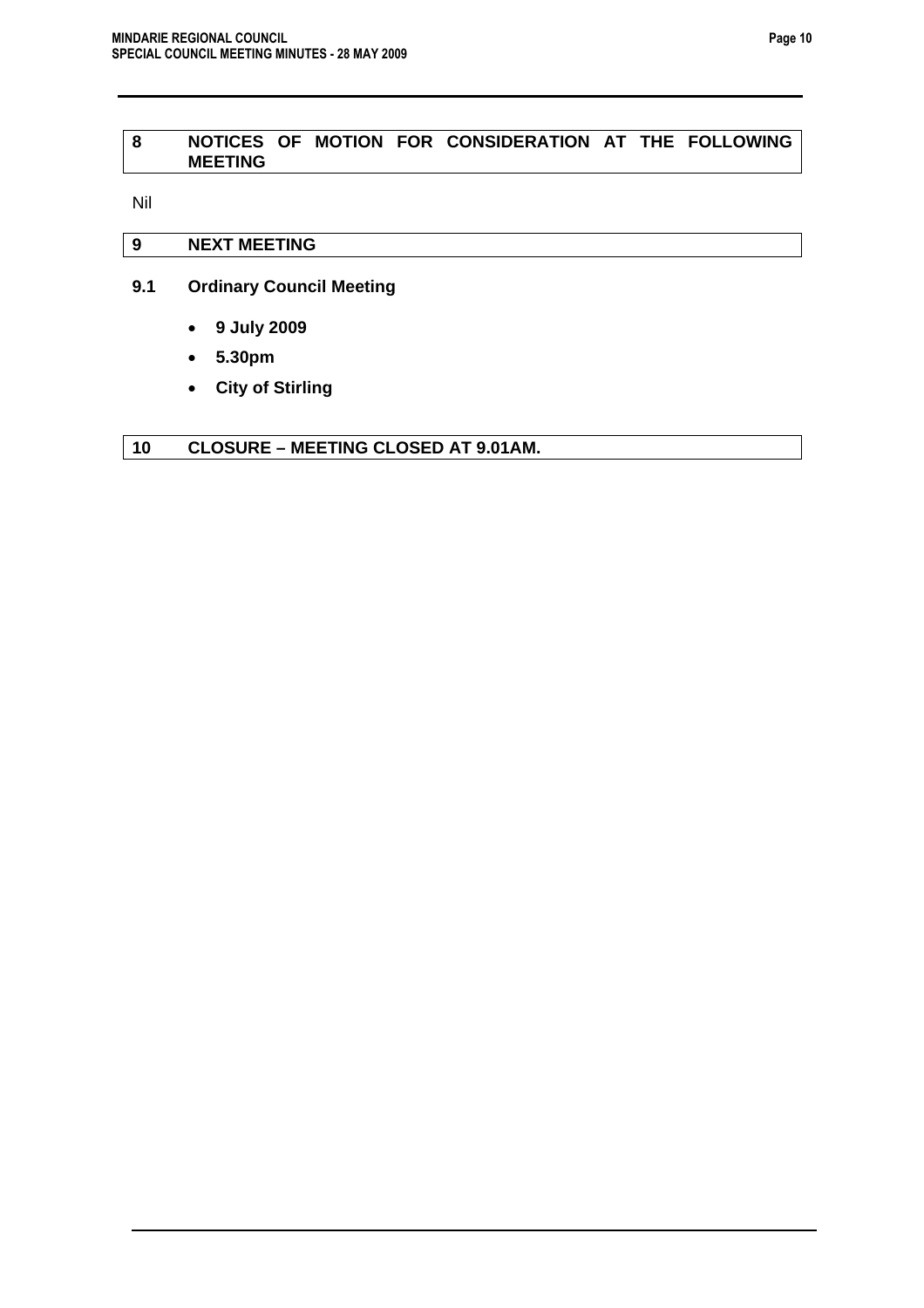| Author:         | Kalwant Dhillon                                                                                                                                     |
|-----------------|-----------------------------------------------------------------------------------------------------------------------------------------------------|
| Attachment(s):  | 1. Draft Annual Business Plan 2009/2010<br>2. Schedule of Proposed Fees and Charges 2009/2010<br>3. 2009/2010 Members Fees - Additional Information |
| File No:        | COR/8                                                                                                                                               |
| <b>ITEM 7.1</b> | <b>BUSINESS PLANNING 2009/2010</b>                                                                                                                  |

### **SUMMARY**

The purpose of this item is to outline the business planning process for Financial Year 2009/2010, and finalise the Members and Non-Members Fees for 2009/10.

### **BACKGROUND**

A twenty year Strategic Financial Plan commencing 2008/2009 to 2027/28 was approved by Council on 3 July 2008 at the Ordinary Council Meeting.

Estimated Gate Fees for Processable and Non-Processable waste of \$127/tonne and \$61/tonne respectively were provided at the 5 March 2009 Ordinary Council Meeting for Member Councils' planning purposes based on the twenty year Strategic Financial Plan.

The Global Financial Crisis, emanating from the rising collateralised debts in the US and the collapse of Lehman Bros, has resulted in a slow down in the pace of the economy worldwide including Australia. Most of the major economics are in recession and Australia is heading that way too.

The Federal Government's 'stimulant' package has to a certain extent, as the experts' perceive, been stabilising the economy but whether Australia can avoid the recession, only time will tell.

The impact on Mindarie Regional Council so far has been minimal with the Members tonnages steady and the Casuals/Commercials slowing down since January 2009. The administration is monitoring it with interest and the end of the year review would reflect the full impact of the slowdown so far.

The twenty year Strategic Plan commencing 2009/2010 was approved by the Council at the October 2008 Ordinary Council Meeting and the administration has conducted work to develop a draft Business Plan for 2009/2010 including the projected member fees for 2009/2010. Council consideration of this work was planned for 21 May 2009.

However, the State Government Budget, released 14 May 2009, contained an unexpected plan to increase the landfill levy for putrescible waste – the waste disposed to Tamala Park – from \$7 per tonne to \$28 per tonne, effective 1 July 2009.

This plan – a massive amendment from the previously advised "\$7 to \$8" arrangement, has forced a major rework of the Mindarie Regional Council Budget 2009/2010 exercise.

The approach taken has been to minimise the 'pass through' of this charge to Member Councils, without compromising the Mindarie Regional Council business.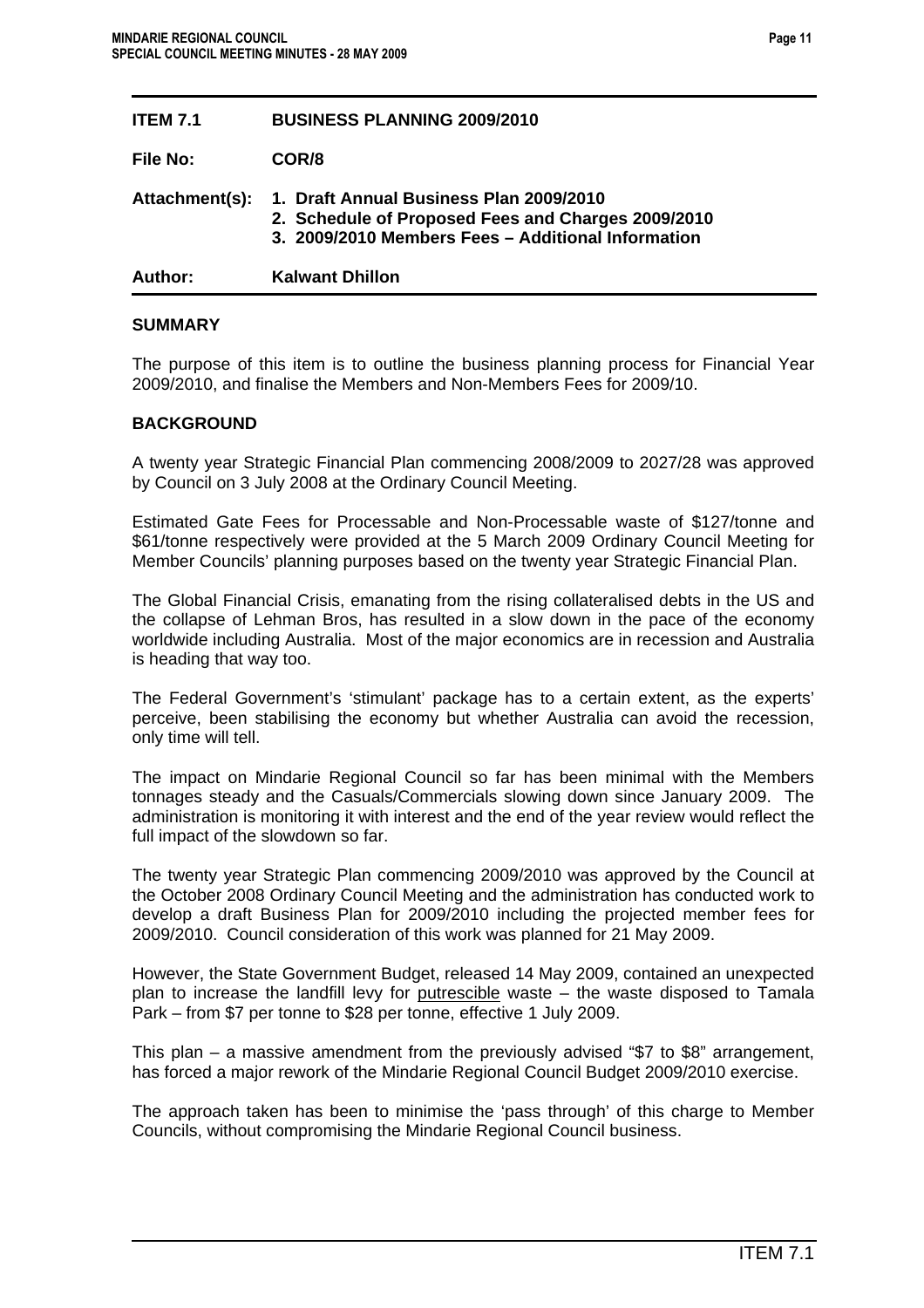# **DETAIL**

### **Methodology**

The methodology and assumptions used to develop Business Plan 2009/2010 has been as follows:

- The twenty year Strategic Plan commencing 2009/2010 remains the Council's primary source of reference with regards to business activities
- Assessment of the progress against Business Plan 2008/2009 activities, and noting any particular trends and changes in activities
- Preparation of a summary of the Council's strengths and weaknesses (internal characteristics), together with external threats and opportunities for the business, with due respect to this business planning approach
- Construction of draft Business Plan 2009/2010

### **Business Plan 2008/2009 – An Assessment of Progress**

Key points to note, in this respect, are as follows:

- That landfill operations are currently more streamlined given the need to operate in only the Stage 2 East and West area compared to Stages 1 and Stage 2 in previous years
- Stage 2 Phase 3 excavation is well advanced and is expected to be completed by June 2010
- The Resource Recovery Facility was officially commissioned on 27 March 2009 and commissioning period commenced in April 2009 with the first load of waste on 21 April 2009. Full operation is on target to commence on 1 July 2009

### **Strengths and Weaknesses**

Strengths and weaknesses are defined as those internal characteristics of the organisation.

The assessment of strengths and weaknesses for the business is as follows:

- Strengths
	- Leadership at all levels
	- Customer and market focus
	- Strategy and planning
	- Strategic Financial Planning and Financial Management
	- Operational staff
	- IT systems, including information management
	- **Facilities**
	- Relationship with member Councils
	- Achievement and reporting of outcomes
	- System for continuous improvement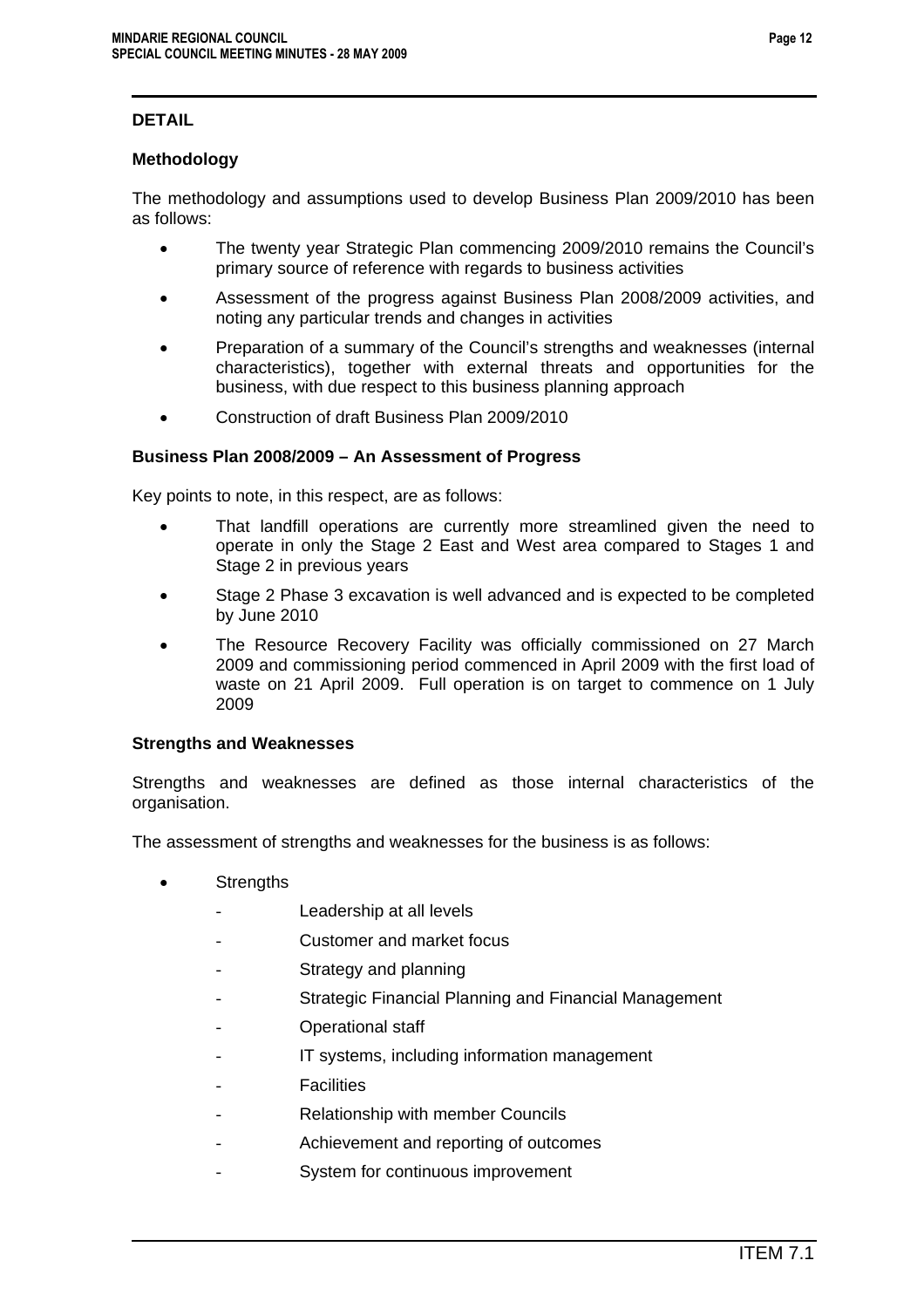### • Weaknesses

Limitations with existing Constitution

# **Threats and Opportunities**

Threats and Opportunities are defined as those external factors which are likely to impact upon the business in the forthcoming year. Some key conclusions as follows:

- The opportunity exists to further develop Mindarie Regional Council's processing operations with the region via 'Son of Tamala' landfill and RRF Stage 2, in a way that is consistent with the emerging State Government blueprint for waste management
- The threat to the business posed by the cost penalties from any Federal Government Carbon Trading Scheme requires management
- The opportunity to further engage with Mindarie Regional Council's community in order to ensure appropriate waste practices, particularly with household hazardous waste, needs to be exploited
- The opportunity to further improve waste management systems within the region, via the Strategic Waste Minimisation Plan process, also needs to be exploited

### **Business Plan 2009/2010**

The preparation of draft Business Plan 2009/2010 has occurred with due respect to the following:

- The new twenty year Strategic Plan commencing 2009/2010
- Progress against Business Plan 2008/2009
- Summary of strengths and weaknesses, together with threats and opportunities

The draft Business Plan 2009/2010 aims to maintain existing operations and expand future capabilities, in line with the Council's revised Strategic Plan.

### **Strategic Budget 2009/2010**

Mindarie Regional Council finalised its Strategic Financial Plan from 2008/2009 to 2027/2028, and this was approved by Council's at the 3 July 2008 Ordinary Council Meeting.

The projections for 2009/2010 in the Strategic Financial Plan has been used in the context of the Strategic Budget for 2009/2010 and updated in light of the current global economic conditions, environmental factors, commissioning of Resource Recovery Facility, new initiatives and other relevant factors which forms the basis for the calculation of the Gate Fees for 2009/2010 going forward. This was the basis of fees structure circulated for the 21 May 2009 Special Council Meeting.

The fee structure has been revised with the introduction of the \$21/tonne (\$6.1m) increase in levy by the Government in the 2010/11 budget. The administration has reviewed existing revenue and expenditure for Mindarie Regional Council and the impact of the levy increase and worked out a strategy to soften the impact of the increase of the DEP Levy by utilising the previous years accumulated Member Surpluses and reduction in expenditure.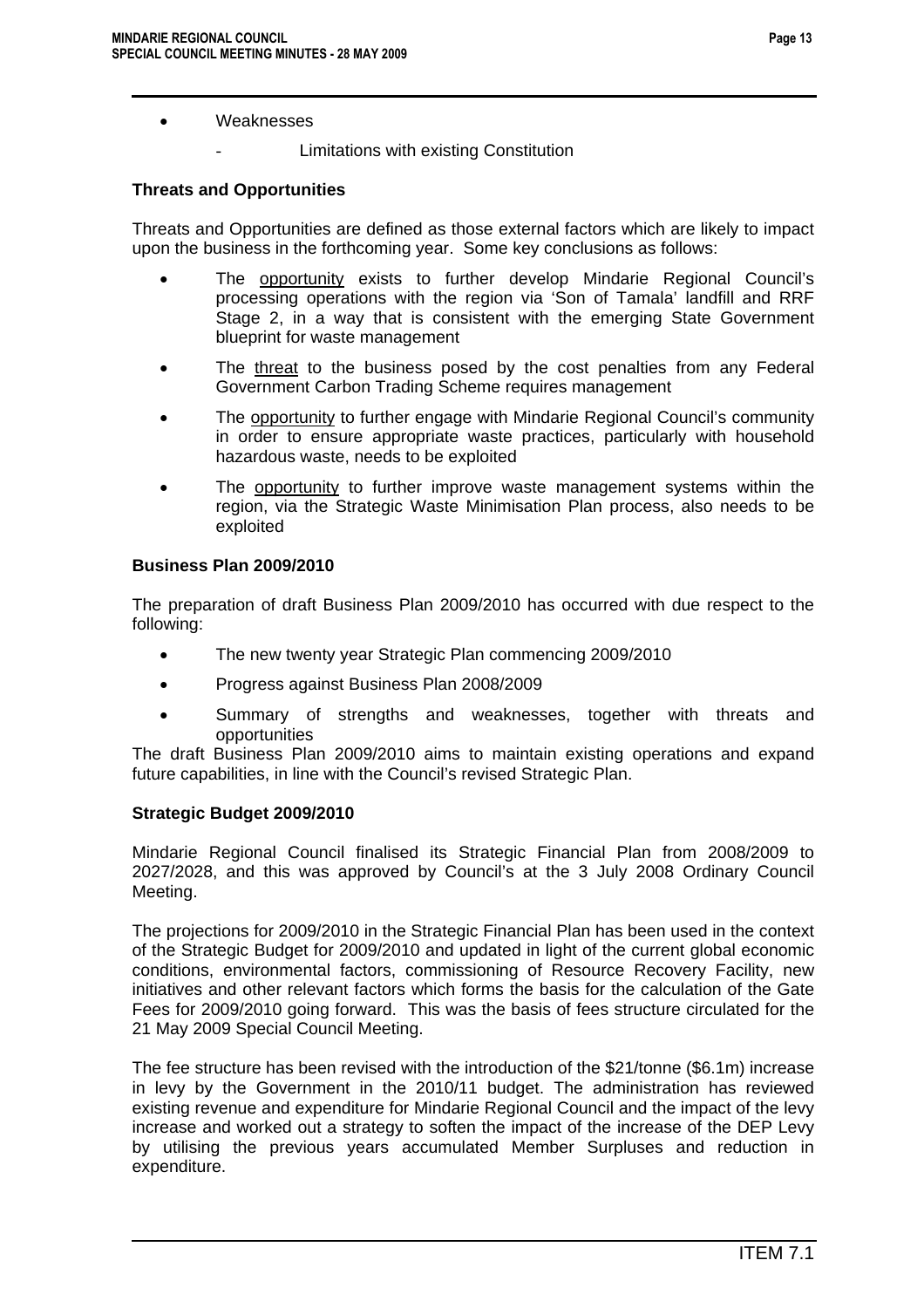The impact of utilisation of these surplus in this way is as follows:

- Lower level of cash balances
- Delay in the 'early' repayment of existing loans

The Members' surpluses from 2005/2006 to 2007/2008, which has now been finalised, amount to appt. \$2.3million. This arose due to good financial management of the business and the following other factors:

- Substantial increase in Casual/Commercial tonnages of waste which attracted a greater share of the 'fixed costs' allocated on a tonnage basis
- Saving in interest expense, transfer of Loan 10 interest expense to RRF Project cost for amortisation over life of RRF Facility and deduction of Loan 11 expense in the earlier years (2005/2006 to 2007/2008).
- Savings in depreciation due to delay in capital projects
- Savings in operational costs

The detail information will be presented at the forthcoming Financial Management Workshop in June/July 2009 (date to be ascertained following the postponement from 28 May 2009).

These surpluses have been used to 'buffer' the impact of the \$21/tonne increase to the Member Council over two years.

### **Member Fees – 2009/2010**

The Resource Recovery Facility at Neerabup was commissioned on 27 March 2009 and is expected to be fully operational on 1 July 2009.

The Fee Model agreed and approved by the Council previously (1 July 2004 Ordinary Council Meeting) in anticipation of the development and implementation of Resource Recovery Model differentiates the Waste into Processable Waste and Non-Processable Waste.

This Fee Model concept has been incorporated into the comprehensive Financial Model developed by Deloittes in conjunction with MRC management and in consultation with Member Councils' Officers through the Financial Management Workshops.

The methodology for the calculation of the Processable and Non-Processable Fees for 2009/10 thus far has been to apply the Strategic Budget for 2009/10 to the Model and derive the Members' Processable and Non-Processable Fees for 2009/10.

This methodology has been varied slightly due to the exorbitant increase in DEP Levy, as mentioned above. The administration has put a strategy in place after reviewing its revenue and expenditure for 2009/2010 to utilise the previous years' 'Members' surpluses to 'soften' the impact of the increase.

Also an option has been made available to Member Councils to allow them to pay their share of the commissioning cost of \$2.1million either in 2009/2010 at \$10/tonne or over three years which will include an interest cost which represents the average cost of capital for Mindarie Regional Council.

The arrangement in relation to the payment of \$2.1m payment was negotiated to have a lower gate fee going forward and is part of the contract. Any attempt to vary the terms of this payment will attract financial and legal costs.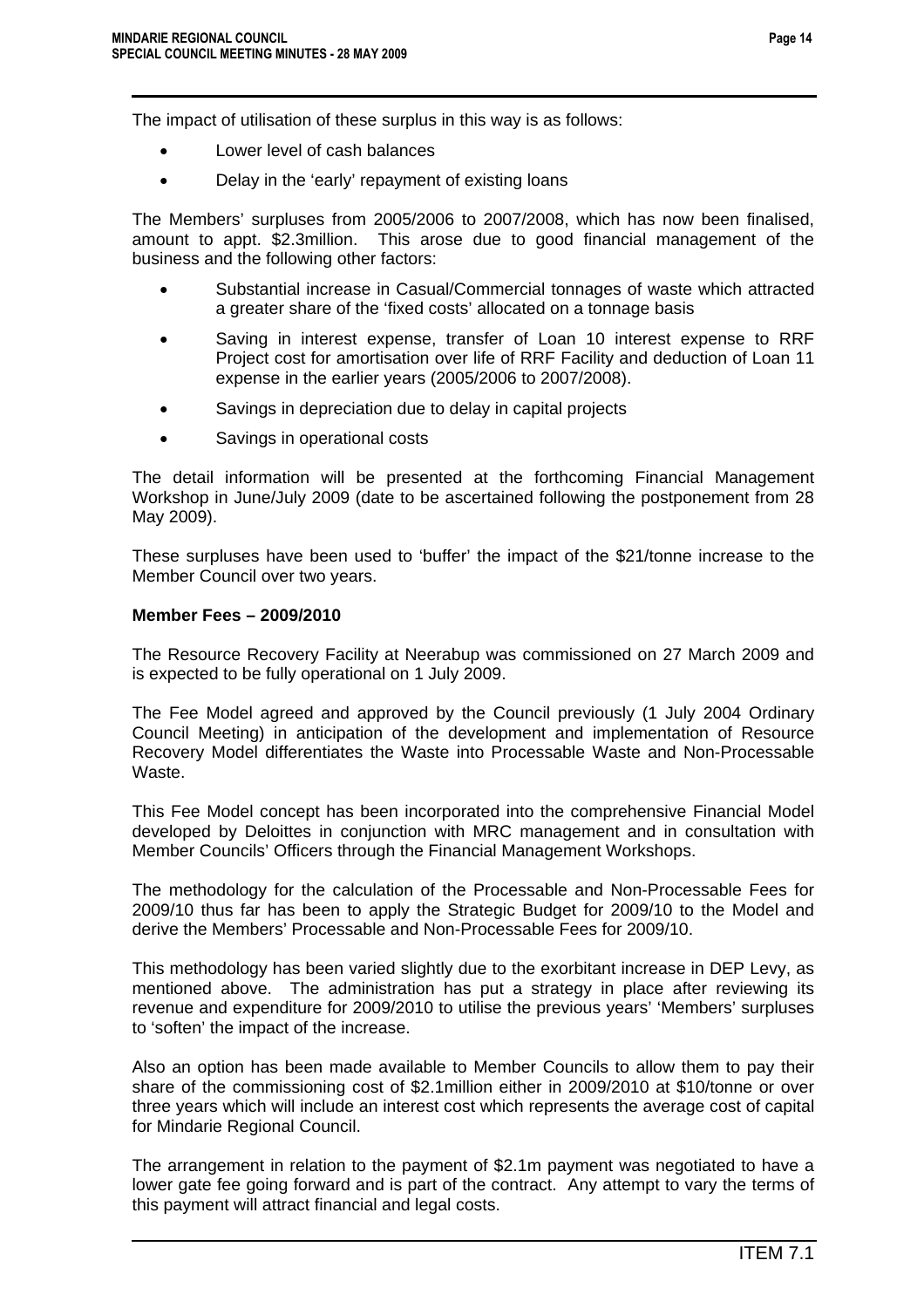The outcomes from this work are as follows:

The comparative analysis of Member Gate Fees (estimated) for 2009/2010 to the previous year is described in the table below:

|                                                      | <b>Budget</b><br><b>Estimate</b><br>2008/2009<br>\$/tonne<br>Ex GST |              | Projected<br><b>Actual</b><br>\$/tonne<br><b>Ex GST</b> |              | <b>Budget</b><br>2009/10<br>\$/tonne<br><b>Ex GST</b> |                                |
|------------------------------------------------------|---------------------------------------------------------------------|--------------|---------------------------------------------------------|--------------|-------------------------------------------------------|--------------------------------|
|                                                      | General<br>Waste                                                    | <b>Bales</b> | General<br>Waste                                        | <b>Bales</b> | Process-<br>able                                      | <b>Non</b><br>Process-<br>able |
| Annual Cost of Landfill Gate<br>Fees - general waste | 54                                                                  | 21.66        | 54                                                      | 21.66        |                                                       |                                |
| 1. Fee (prior to DEP<br>Levy<br>Increase)            |                                                                     |              |                                                         |              | 59                                                    | 127                            |
| <b>Additional DEP Levy increase</b>                  |                                                                     |              |                                                         |              | 20                                                    |                                |
| Fee with full impact of DEP Levy<br>increase         |                                                                     |              |                                                         |              | 79.50                                                 | 139.20                         |
| 2. Fee (based on recommended<br>2 year recovery)     |                                                                     |              |                                                         |              | 69.50                                                 | 133.50                         |

Fee recommend recovers the DEP Levy over two years with a \$10 increase in 2009/2010 and another \$10 in 2010/2011.

The detailed schedule is attached under Attachment 3 for further reference.

The increase in Processable cost is due to the following factors:

- Increase in projected contractor's fees from \$142 to \$145.60
- 'Flow-on' on impact of the increase in DEP Levy
- Drop in processable waste from 184,336 tonnes to \$170,448 which is mainly attributable to Stirling, Wanneroo, Cambridge and Perth

The increase in non-processable fees is due to the following:

- Increase in DEP Levy
- Cost relating to measurement and reporting of Carbon Emission
- Additional funding on initiatives relating to Marketing and Education, Waste Minimisation and support cost

### **Casual Fees and Charges**

The methodology previously agreed at the Financial Management workshops in conjunction with Member Councils' Officers in respect of Casual Fees once the Resource Recovery Facility is operational is that the fees for Casuals be increased gradually to make it comparable to the Processable Fees for Members by 2010/11.

For 2009/10 the increase in Casual Fees and Charges are summarised as follows:

• Casual are proposed at \$130 including GST (\$118.18 - ex GST) per tonne which is 170% of Non-Processable Members' Gate Fees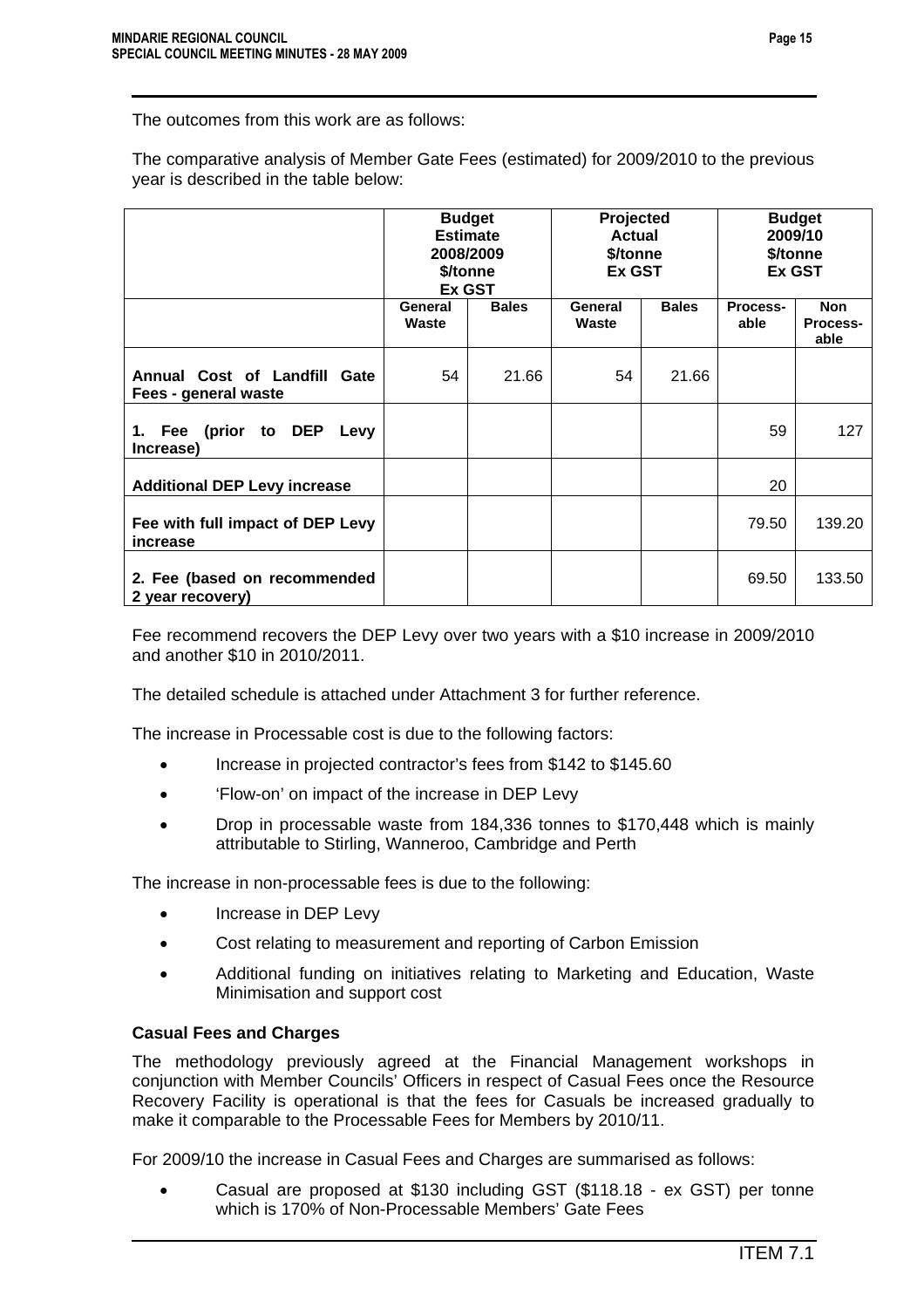- Minimum charge for entry to site have been increased by 25% from \$8 to \$10 inclusive of GST (\$9.09 – ex GST) to minimise the impact on "mums and dads' in our region
- Other Fees and Charges have been either increased marginally or retained at 2008/09 levels to encourage waste to be sent to the landfill rather than 'dumped' elsewhere in the environment

### **Management of Any Budget Deficit**

The management of any deficit i.e. ACTUAL cost/tonne greater than APPROVED cost/tonne, for financial year 2009/2010, is prepared via a strategy of fee adjustment, within the context of budgetary planning.

### **CONSULTATION**

Consultation concerning this work has been conducted with the Council's Financial Advisor, Deloittes, and officers from Member Councils.

### **STATUTORY ENVIRONMENT**

The development of an Annual Business Plan, derived from the new twenty year Strategic Plan, and the process of establishment of Member Gate Fees for Processable and Non-Processable Waste in respect of 2009/2010 is consistent with all statutory requirements.

### **POLICY IMPLICATIONS**

Not applicable.

### **FINANCIAL IMPLICATIONS**

The finalisation of the Member Gate Fee for 2009/2010 now allows Member Councils to progress with the finalisation of their individual budgets.

### **STRATEGIC IMPLICATIONS**

The development of a Business Plan and Strategic Budget is consistent with the principles of Strategic Business Planning.

### **COMMENT**

The administration has conducted the following exercises for consideration by the Council:

- Preparation of draft 2009/2010 Business Plan
- Calculation of 2009/2010 Member Gate Fees in relation to Processable and Non-Processable Waste
- Calculation of Schedule of Fees and Charges for 2009/2010

These exercises have been conducted twice – once prior to 14 May 2009, and once following the unexpected State Government increase to the landfill levy.

Some headway has been made in terms of 'sharing the levy increase pain' between Mindarie Regional Council and members for financial year 2009/2010. It is proposed that all levy tax be passed through to Member Councils in financial year 2010/2011.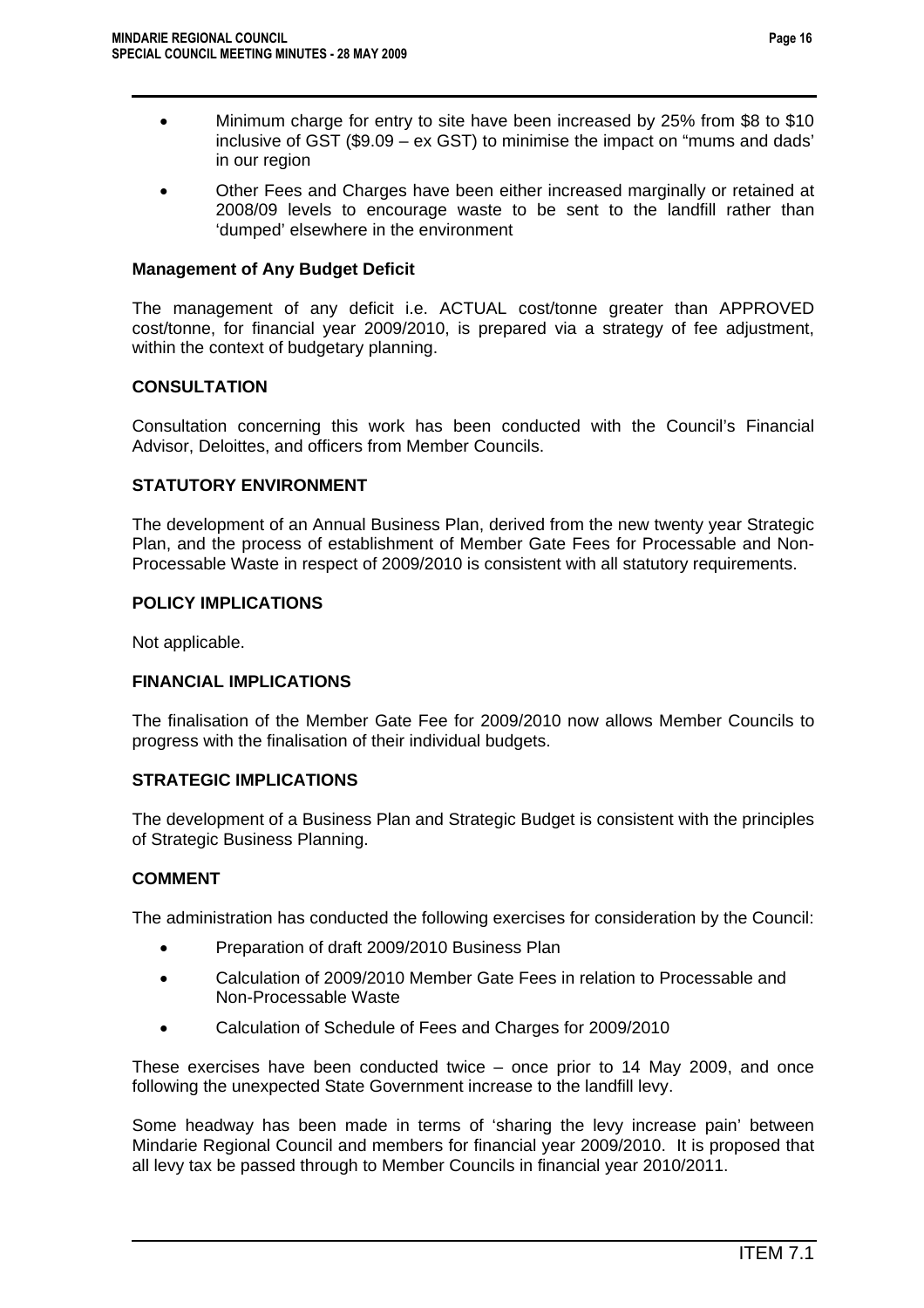However, the fees, as presented, require Council consideration, and timely approval, to enable advice to Member Councils and commercial customers, in an appropriate timeframe.

Council consideration of these matters is now appropriate.

### **RECOMMENDATION**

**That Council:** 

- **(i) note the methodology used to derive the Business Plan 2009/2010 and associated plans**
- **(ii) approve Business Plan 2009/2010**
- **(iii) approve 2009/2010 Members' Processable Gate Fee of \$133.50 (ex GST) and Non Processable Fees of \$69.60 (ex GST)**
- **(iv) approve the option for members to pay by instalments over 3 years (as per schedule) the \$10/tonne relating to the \$2.1m payment payable to BioVision2020 during the commissioning period. The instalment option includes an interest payment**
- **(v) approve the Schedule of Fees and Charges relating to commercial and casual users, at Attachment Two**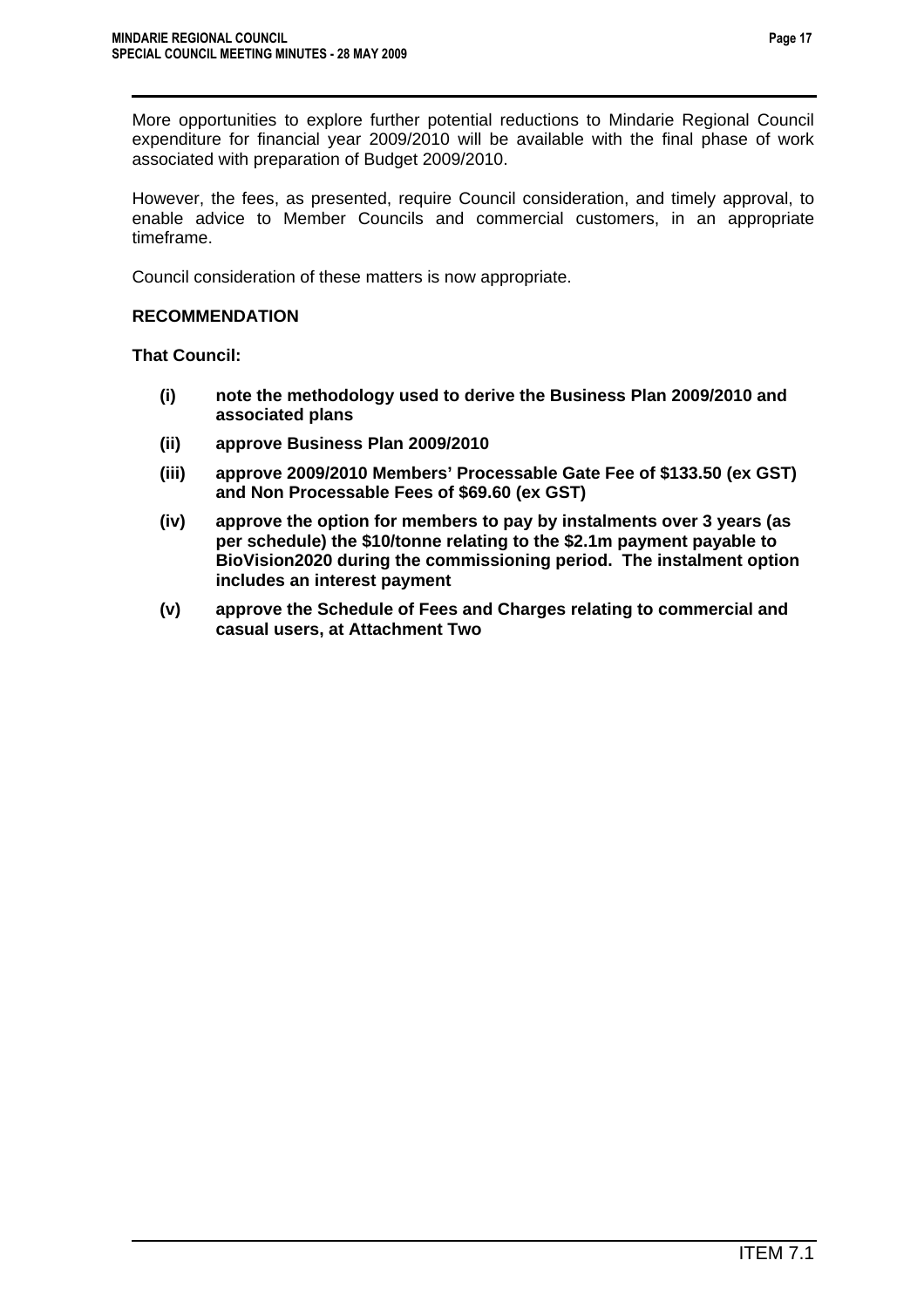# **ATTACHMENT ONE**

**SPECIAL COUNCIL MEETING** 

**28 MAY 2009** 

**DRAFT BUSINESS PLANNING 2009 - 2010** 

# **TO ITEM 7.1**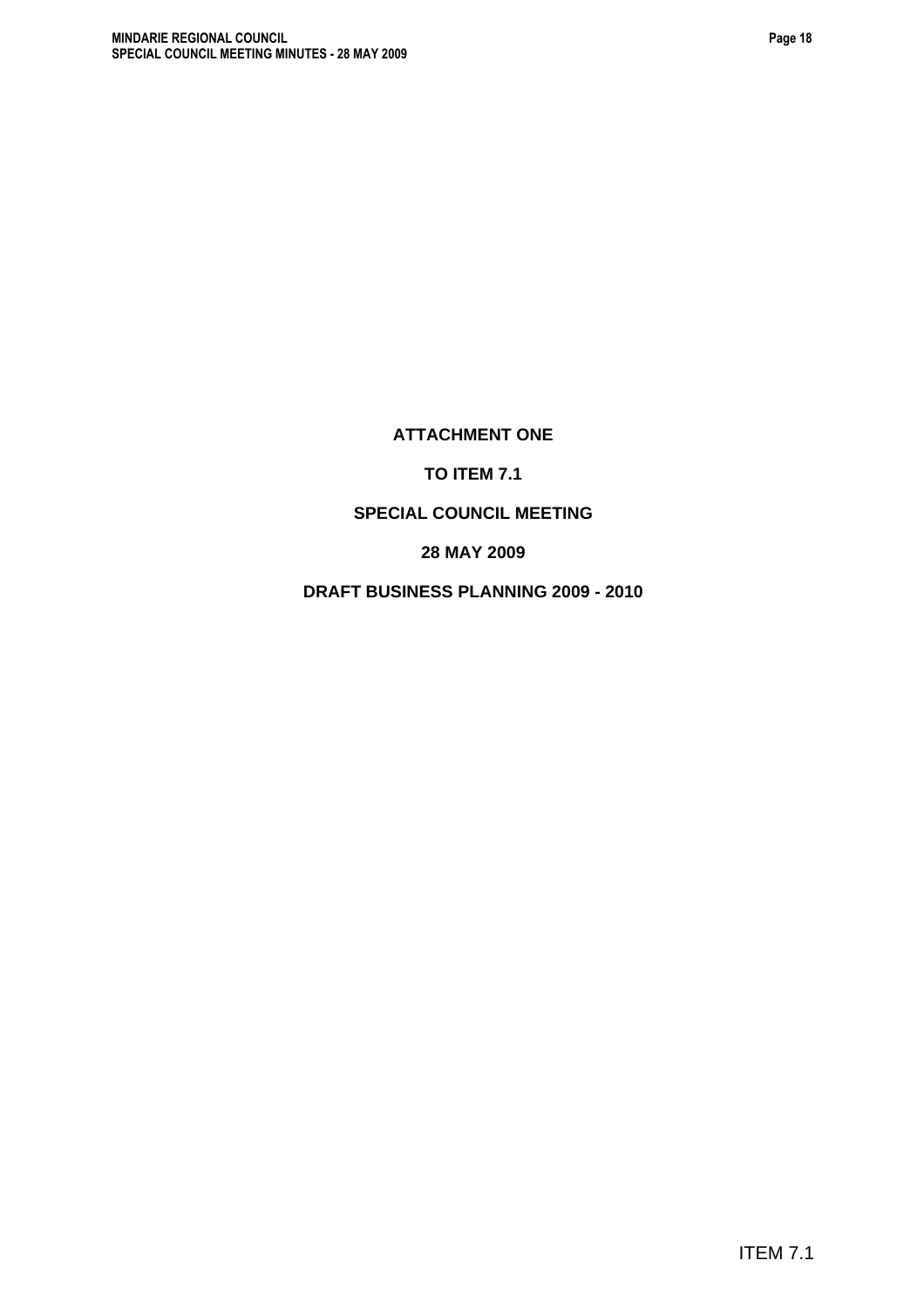| <b>BUSINESS PLAN 2009/2010</b><br>Tamala<br>Tamala Park (landfill, recycling and reuse) and Neerabup<br>Operate existing waste processing projects at, at least,<br>ANNUAL<br>Generate income via waste processing projects at<br><b>Proposed Action</b><br>Objective One: Waste Management<br>Park i.e. landfill gas, recycling<br>(resource recovery) |
|---------------------------------------------------------------------------------------------------------------------------------------------------------------------------------------------------------------------------------------------------------------------------------------------------------------------------------------------------------|
|                                                                                                                                                                                                                                                                                                                                                         |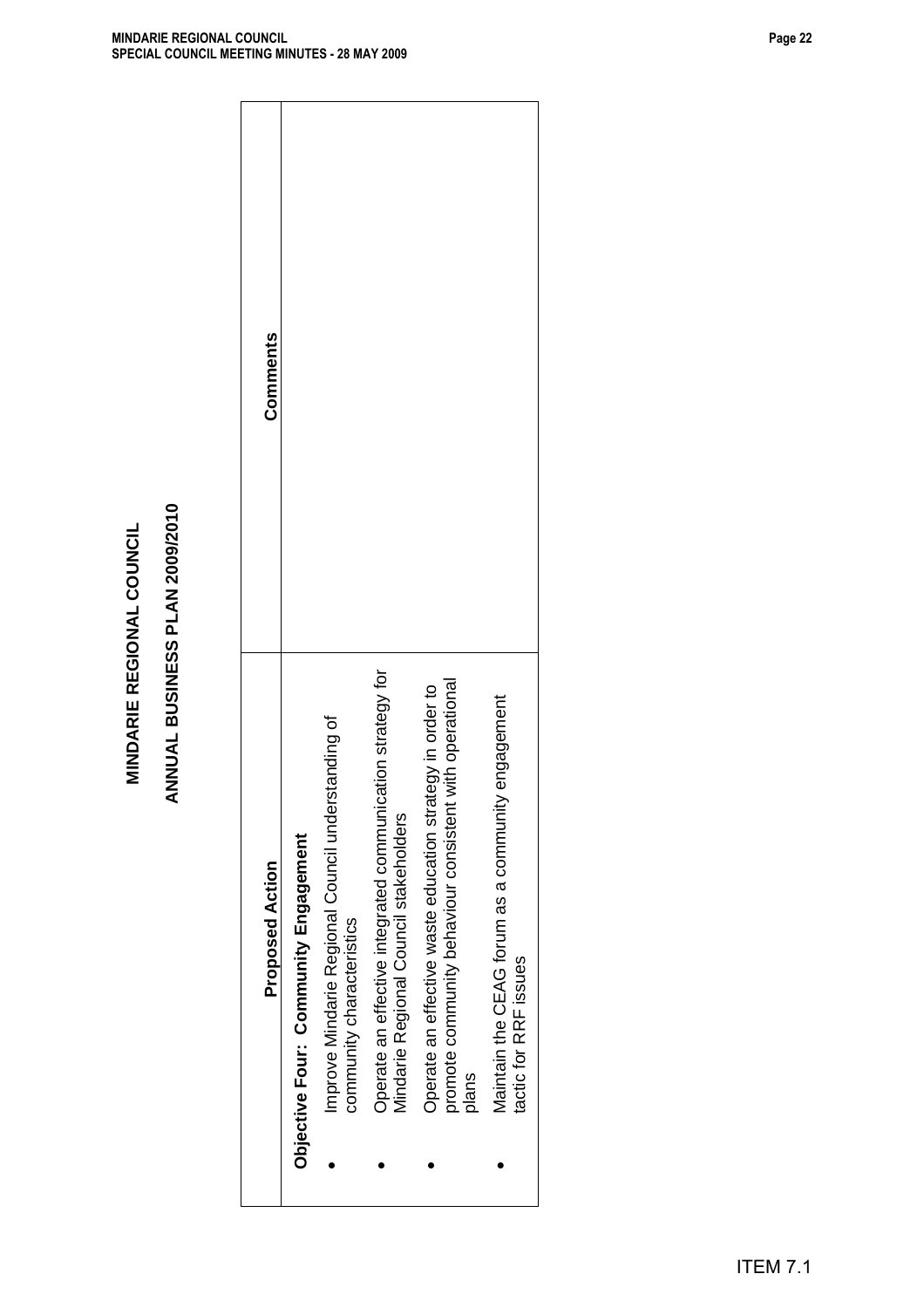| Review and where appropriate, revise funding strategies for<br>ionships<br>Plan for<br>systems, e.g. finance, procurement, project management,<br>the business with the context of the approved Strategic<br>Maintain and improve existing contemporary business<br>customer service and marketing, structure, staffing<br>Strengthen Member Council partnerships and relat<br>Develop and implement comprehensive Marketing<br>Objective Five: Organisational Management<br><b>Proposed Action</b> |
|-----------------------------------------------------------------------------------------------------------------------------------------------------------------------------------------------------------------------------------------------------------------------------------------------------------------------------------------------------------------------------------------------------------------------------------------------------------------------------------------------------|
|                                                                                                                                                                                                                                                                                                                                                                                                                                                                                                     |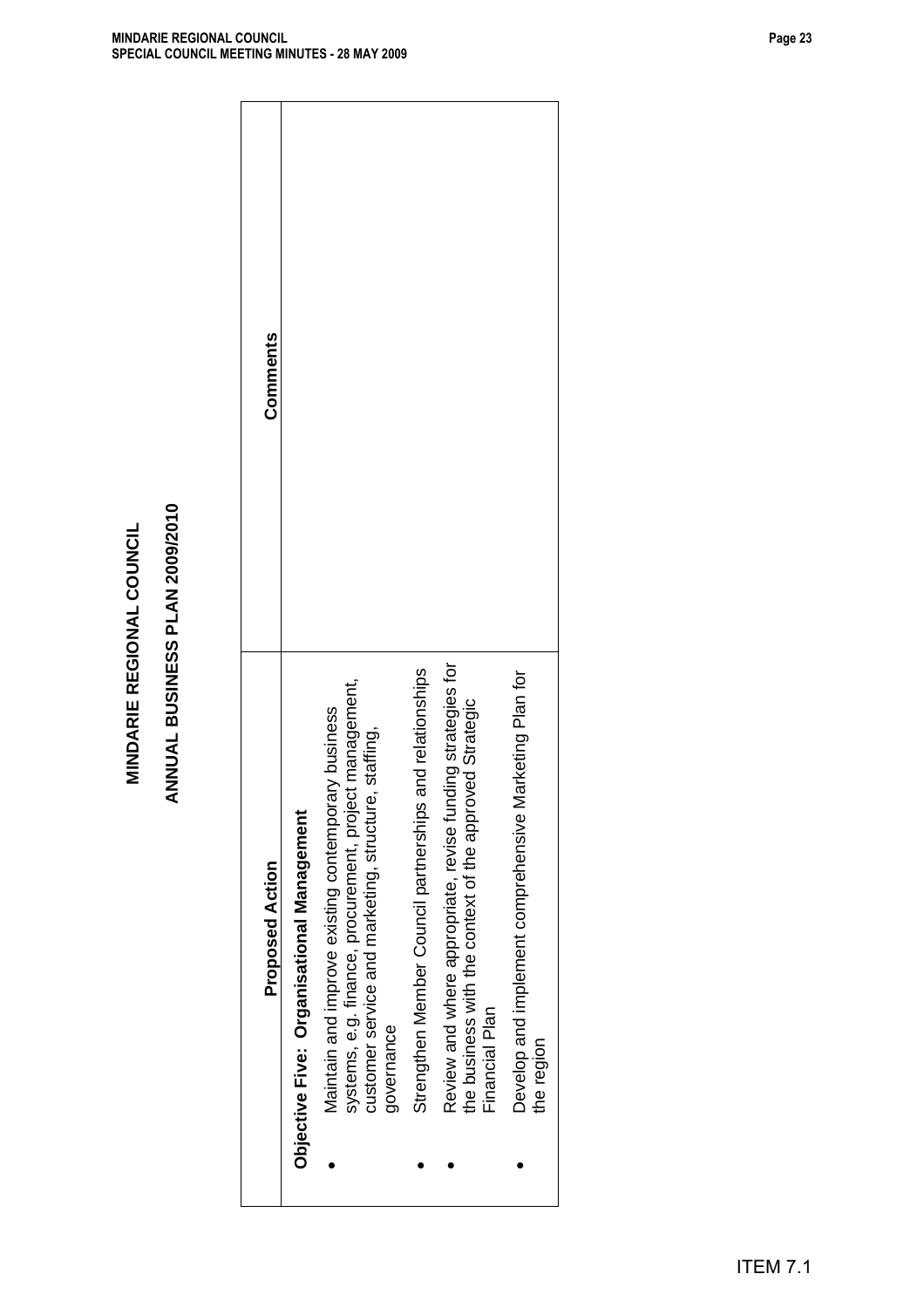# **ATTACHMENT TWO**

# **TO ITEM 7.1**

## **SPECIAL COUNCIL MEETING**

## **28 MAY 2008**

# **SCHEDULE OF PROPOSED FEES AND CHARGES 2009/2010**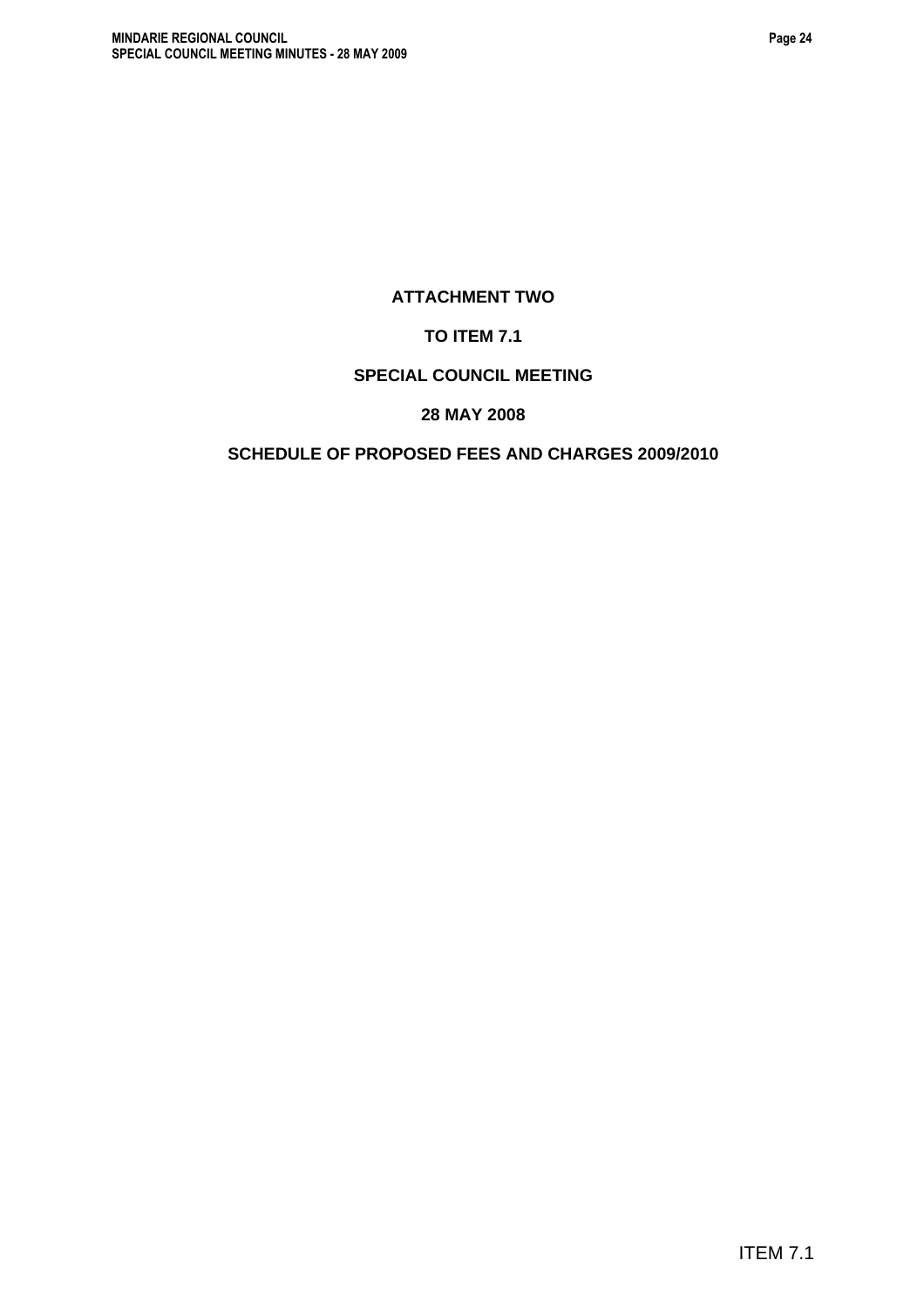### **MINDARIE REGIONAL COUNCIL "TAMALA PARK" REFUSE AND RECYCLING CENTRE SCHEDULE OF PROPOSED FEES AND CHARGES 2009/2010 Effective 1 July 2009**

|              |            |                                                                      | <b>PROPOSED</b>          |            | <b>PROPOSED</b>          |            |
|--------------|------------|----------------------------------------------------------------------|--------------------------|------------|--------------------------|------------|
|              |            |                                                                      | Fee (GST                 |            | Fee (GST                 |            |
|              |            |                                                                      | inclusive)               | <b>GST</b> | inclusive)               | <b>GST</b> |
|              |            |                                                                      | from 1 July              | Payable to | from 1 July              | Payable to |
|              |            |                                                                      | 2008                     | <b>ATO</b> | 2009                     | <b>ATO</b> |
| 1            |            | (a) GENERAL ENTRY                                                    |                          |            |                          |            |
|              |            | General waste and household rubbish (domestic)                       |                          |            |                          |            |
|              |            | excepting liquid waste, swill or semi liquid waste.                  |                          |            |                          |            |
|              |            | Charge per tonne                                                     | \$100.00                 | \$9.09     | \$130.00                 | \$11.82    |
|              |            | Minimum charge for entry to site                                     | \$8.00                   | \$0.73     | \$10.00                  | \$0.91     |
|              |            |                                                                      |                          |            |                          |            |
|              |            | (b) Swill or Semi Liquid Waste                                       | Not Accepted             |            | Not Accepted             |            |
|              |            |                                                                      |                          |            |                          |            |
|              |            | (c) In the event of weighbridge breakdown due to power               |                          |            |                          |            |
|              |            | failure, maintenance or repairs the following fees                   |                          |            |                          |            |
|              |            | shall apply to (a) above                                             |                          |            |                          |            |
|              |            | (I) All vehicles carrying uncompacted waste -                        |                          |            |                          |            |
|              |            | per wheel of truck or trailer (larger than 1.8mx1.2m)                | \$30.00                  | \$2.73     | \$35.00                  | \$3.18     |
|              |            | Trailer (1.8mx1.2m or less)                                          | \$30.00                  | \$2.73     | \$35.00                  | \$3.18     |
|              |            | (II) All vehicles carrying compacted waste -                         |                          |            |                          |            |
|              |            | per wheel of truck or trailer                                        | \$60.00                  | \$5.45     | \$70.00                  | \$6.36     |
|              |            |                                                                      |                          |            |                          |            |
|              |            | (d) Asbestos - whole loads per tonne (incl burial fee)               | \$150.00                 | \$13.64    | \$200.00                 | \$18.18    |
|              |            |                                                                      |                          |            |                          |            |
|              |            | (e) Unweighed Load (Drive-Aways)                                     | 50                       | 4.50       | \$50.00                  | 4.55       |
| $\mathbf{2}$ |            | <b>SPECIAL BURIALS (SUPERVISED)</b>                                  |                          |            |                          |            |
|              |            | At the discretion of the Site Controller                             |                          |            |                          |            |
|              |            | in addition to the tonnage rates                                     |                          |            |                          |            |
|              |            | Charge per 5 cubic metres                                            | \$160.00                 | \$14.55    | \$180.00                 | \$16.36    |
| 3            |            | <b>CONTROLLED WASTE PER TONNE</b>                                    | \$180.00                 | \$16.36    | \$200.00                 | \$18.18    |
|              |            |                                                                      |                          |            |                          |            |
| 4            |            | <b>SPECIAL COMMERCIAL TERMS</b>                                      |                          |            |                          |            |
|              |            | In Lieu of the charges in 1, 2 & 3 above the following apply:        |                          |            |                          |            |
|              |            |                                                                      |                          |            |                          |            |
|              | (a)        | Motor bodies and old machinery each item                             | \$25.00                  | \$2.27     | \$25.00                  | \$2.27     |
|              | (b)        | <b>Animal Carcasses</b>                                              |                          |            |                          |            |
|              |            | Small domestic animals                                               | \$8.00                   | \$0.73     | \$8.00                   | \$0.73     |
|              |            | Large animals (Sheep and cattle etc)                                 | \$20.00                  | \$1.82     | \$20.00                  | \$1.82     |
|              |            |                                                                      |                          |            |                          |            |
|              |            | (c) Car Tyres only (Max disposal 4) - per 4 tyre, pro rata for $<$ 4 | \$15.00                  | \$1.36     | \$15.00                  | \$1.36     |
|              |            | Per tonne                                                            | \$300.00                 | \$27.27    | \$300.00                 | \$27.27    |
|              |            |                                                                      |                          |            |                          |            |
|              |            | (d) Safe sharp containers                                            |                          |            |                          |            |
|              |            | 7 litre or less each                                                 | \$13.00                  | \$1.18     | \$13.00                  | \$1.18     |
|              |            | Over 7 litres per litre                                              | \$1.30                   | \$0.12     | \$1.30                   | \$0.12     |
|              |            |                                                                      |                          |            |                          |            |
|              |            | (e) Light weight bulk material less 300 kg                           |                          |            |                          |            |
|              |            | Per cubic metre - each cubic metre                                   | \$30.00                  | \$2.73     | \$50.00                  | \$4.55     |
|              |            |                                                                      |                          |            |                          |            |
| 5            |            | <b>Infringement Agency Costs</b>                                     |                          |            |                          |            |
|              |            |                                                                      | Debt Collection Agency's |            | Debt Collection Agency's |            |
|              |            | <b>Debt Collection Fee</b>                                           | Costs plus 20% Admin     |            | Costs plus 20% Admin     |            |
|              | <u>(a)</u> |                                                                      | Fee                      |            | Fee                      |            |
|              | (b)        | Dishonoured Cheque Fee                                               | \$15.00                  | \$1.36     | \$15.00                  | \$1.36     |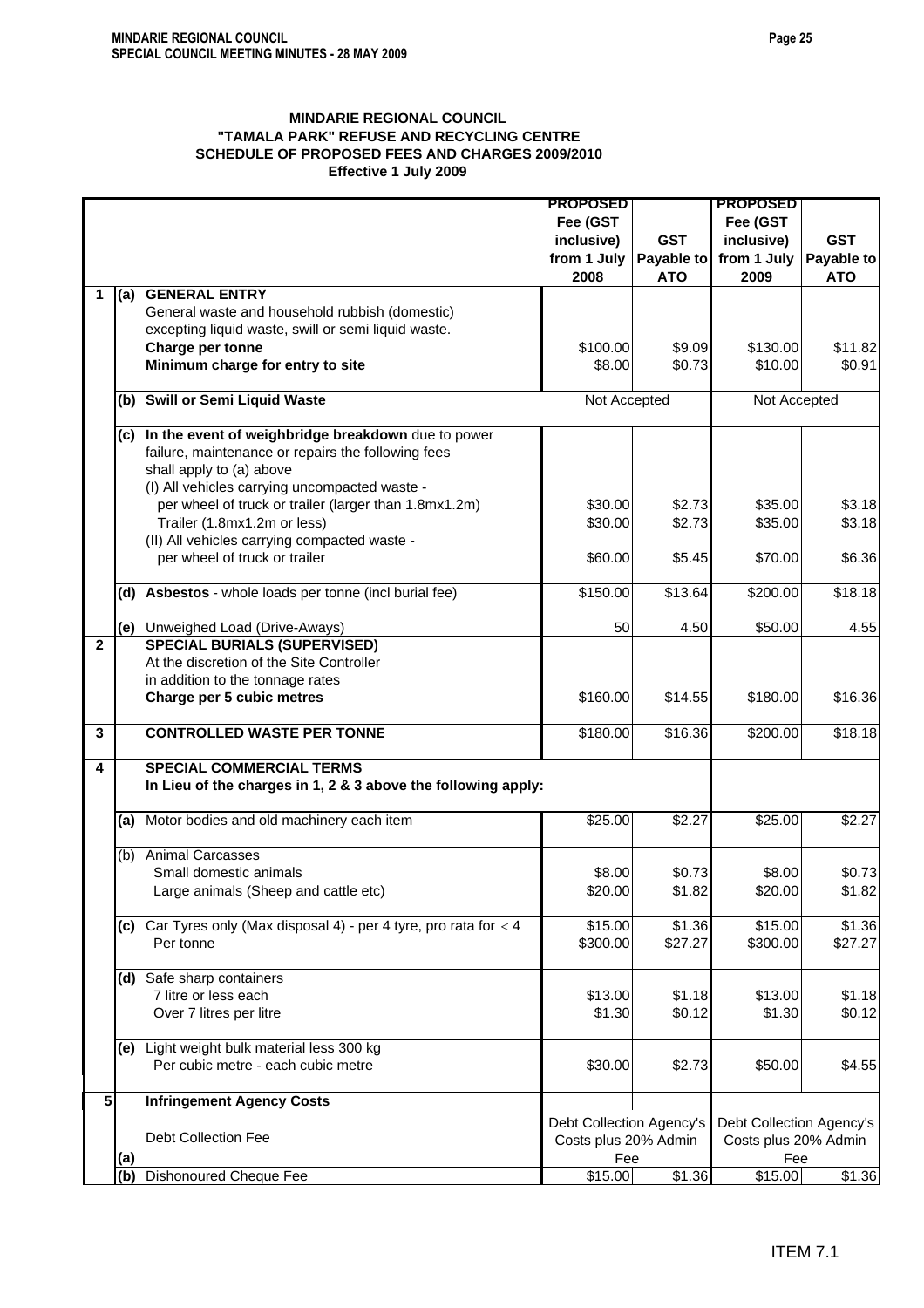# **ATTACHMENT THREE**

# **TO ITEM 7.1**

# **SPECIAL COUNCIL MEETING**

# **28 MAY 2008**

# **2009/2010 MEMBERS FEES – ADDITIONAL INFORMATION**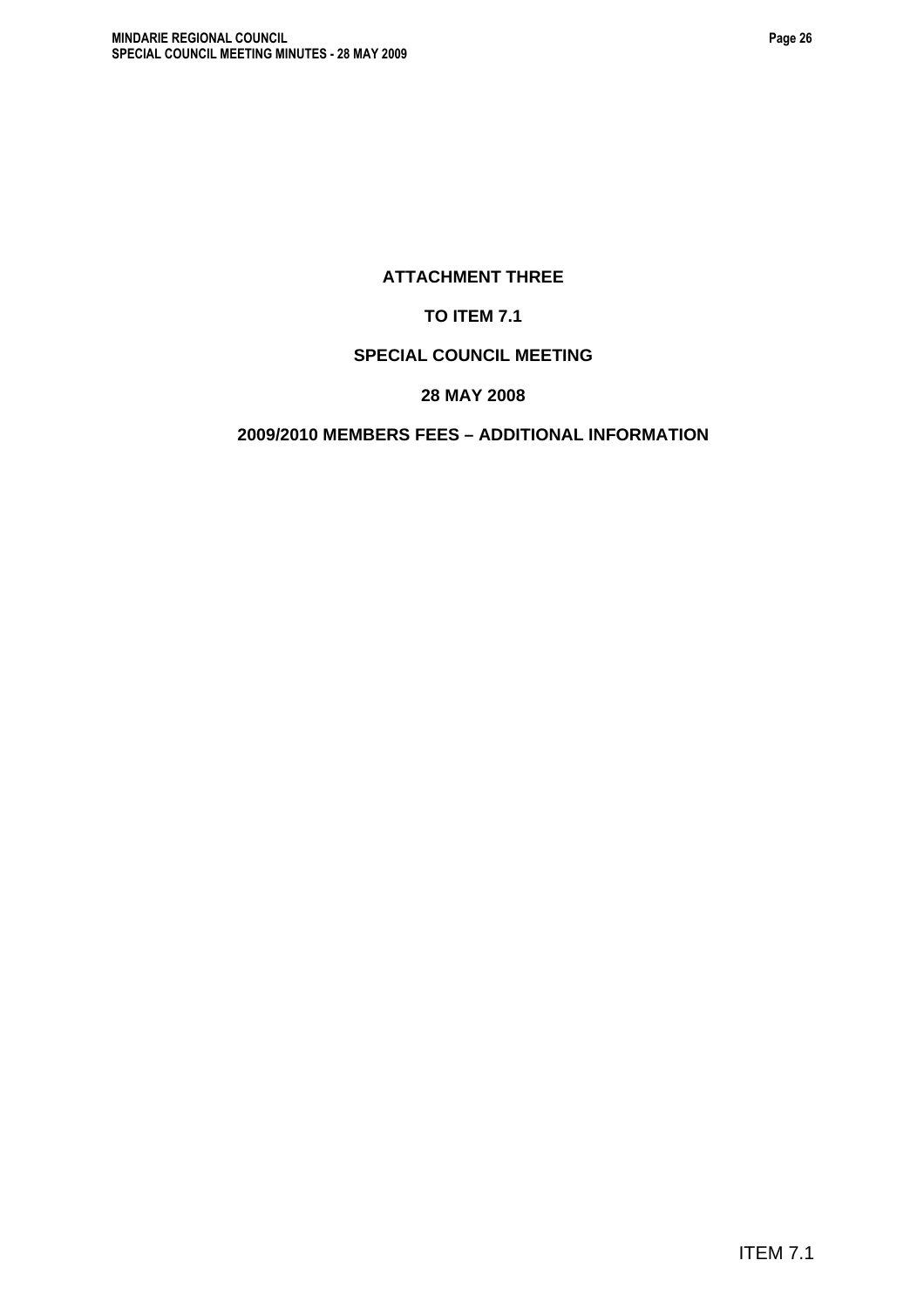# **2009/2010 MEMBERS' FEES – ADDITIONAL INFORMATION**

|                                            | <b>NOTE</b> |                 | <b>NON-PROCESSABLE</b> | <b>PROCESSABLE</b> |          |  |
|--------------------------------------------|-------------|-----------------|------------------------|--------------------|----------|--|
|                                            |             | <b>Tonnages</b> | \$/Tonne               | <b>Tonnages</b>    | \$/Tonne |  |
| Actual cost to MRC<br>(prior to subsidies) | 1           | 142,377         | 62.20                  | 170,448            | 132.60   |  |
| Fees prior to DEP Levy<br>increase         | 3/4         |                 | 59.48                  |                    | 127.48   |  |
| A. Fees based on full<br>DEP Levy recovery |             |                 | 79.50                  |                    | 139.20   |  |
| B. Fees based on 2 year<br>recovery        | 5           |                 | 69.50                  |                    | 133.50   |  |

- 1. Non Processable tonnages includes the bales.
- 2. BioVision2020 fees would include the above revised Gate Fee for Non-Processable Waste in terms of the residue to be sent to Tamala Park.
- 3. This fees is arrived at after offset of other revenue relating to Recycling Income, Sale of Gas and Interest Income as a one-off for 2009/2010 to soften the impact of increase in Processable Fees.
- 4. Fees recommend was \$59 and \$127 in the 21 May 2009 Special Council Meeting papers. This was rounded down as Mindarie Regional Council has a good financial management 'track record' and can achieve these savings.
- 5. The recommended option for recovery of the increase in DEP Levy is over two years as follows:

| 2009/2010 | - | \$10 |
|-----------|---|------|
| 2010/2011 | - | \$10 |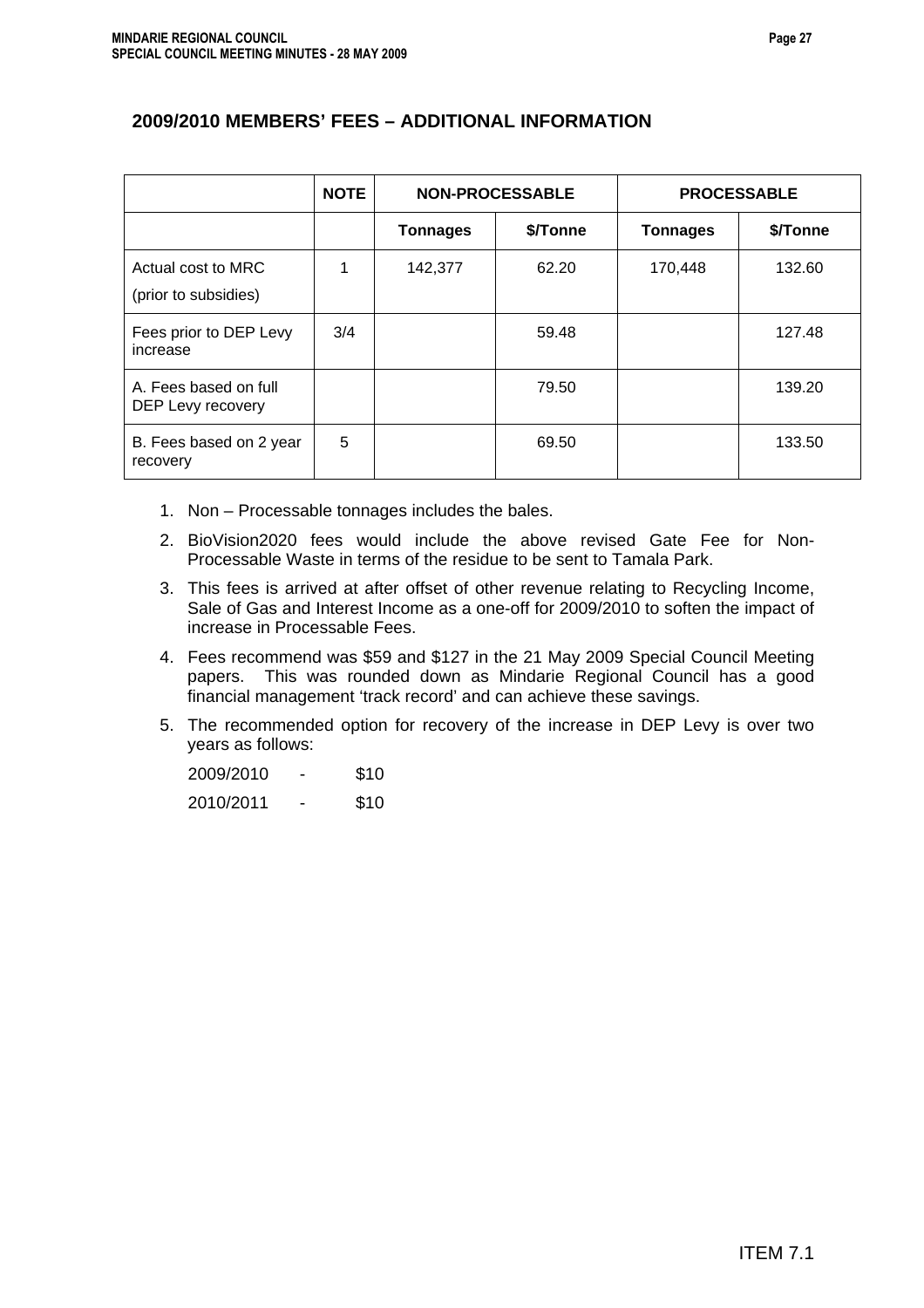# **MINDARIE REGIONAL COUNCIL**

### **SPECIAL COUNCIL MEETING – 28 MAY 2009**

### **SUPPLEMENTARY INFORMATION REPORT**

### **ITEM 7.1 BUSINESS PLANNING 2009/2010**

### **BACKGROUND**

Agenda for Special Council Meeting 28 May 2009 issued 22 May 2009.

This Supplementary Information Report contained:

- Corrections to context Item 7.1
- Questions raised by Member Councils and associated Answers.

### **DETAIL**

- 1. Please note following corrections Item 7.1
	- Page 11 Table on Fees. Under 'Budget 2009/2010', the last sub-column should read Processable instead of 'Non-Processable' and the penultimate sub-column should read 'Non-Processable' instead of 'Processable'.
	- Page 11 'Increase in Processable Cost'. Third Dot Point - \$170,448 should read as 170,448 tonnes.
	- Page 13 Recommendation 'as per schedule'. No schedule was intended. Please delete '(as per schedule)' from the recommendation.
	- Page 23 Non-processable Waste should read 142,371 instead of 142,377.
- 2. Questions & Answers Item 7.1

### **City of Stirling**

- Q.1. The surplus of \$2.3 M, what was the intended use for this prior to suggestion to temporarily offset new waste levy?
- A.1. *The \$2.3M surplus was higher than expected due to the 'bumper' tonnages from Casuals and South Perth which 'attracted' a higher proportion of fixed costs on a tonnage basis allocation of costs. The intention was to improve cashflows for the organisation in view of the greater demand on cashflows with the RRF in place 1 July 2009.*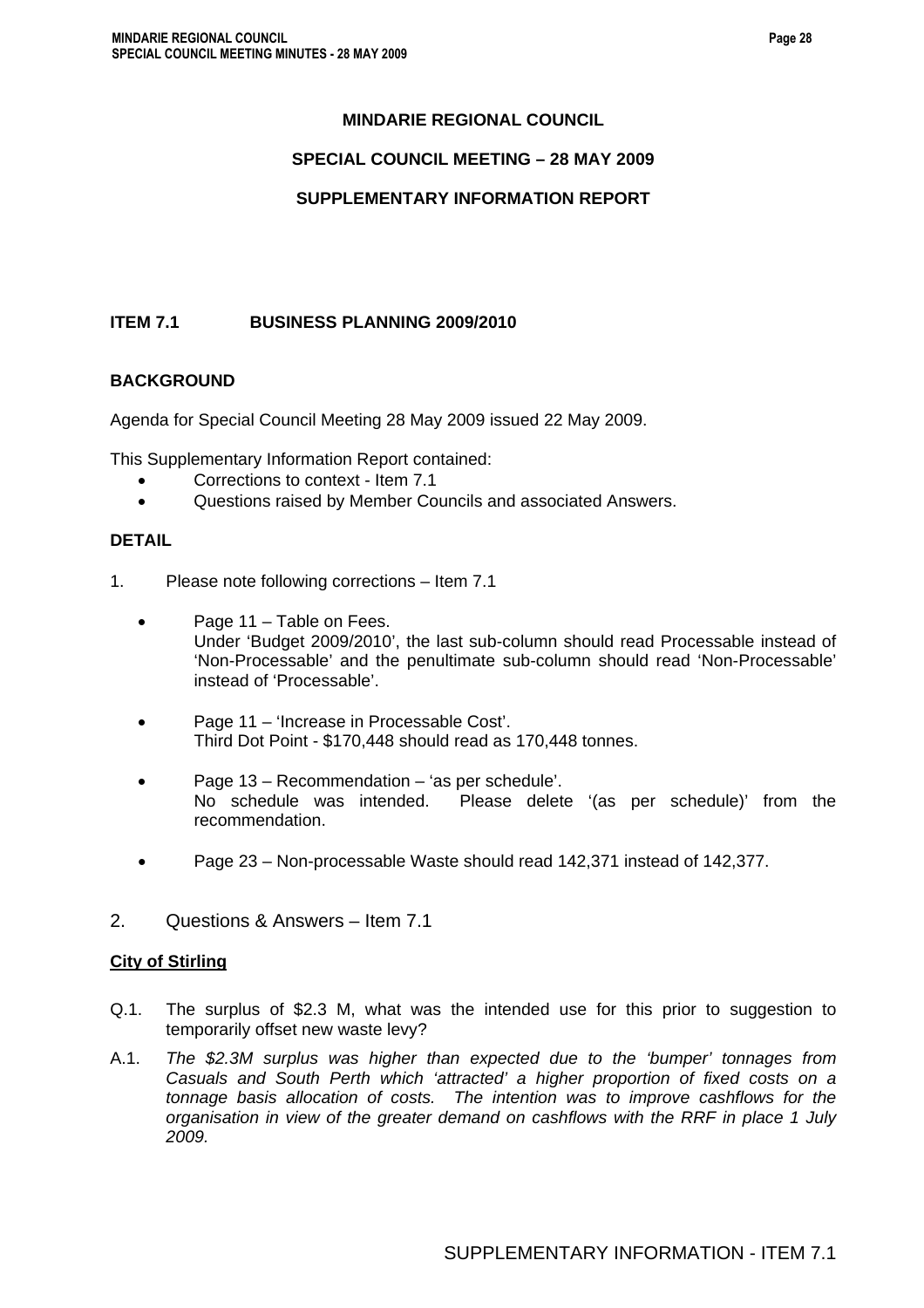- Q.2. If not used to artificially offset the levy, how could \$2.3M be used to either further improve the MRC's operations (more recycling or waste minimisation initiatives, etc) and/or could it be managed in a way to reduce future operational/financial costs to the MRC and member Councils? (For example reduce debt). If so what would be the magnitude of \$ benefits realised or lost.
- A.2. *To improve cashflow as mentioned above and possibly reduce the future borrowings for Stage 2 Phase 3 excavation.*
- Q.3. What happens to the impact of the levy after the artificial "offset" period when the surplus is gone? Another spike in fees and how would we explain that then? What happens if the State Government continues to increase the levy in subsequent years, do we hide the impact of that too?
- A.3. *The intention was to 'phase' in the additional \$20 (over and above the \$1 budgeted)*  Landfill levy over two years to 'soften' the impact in 2009/2010.
- Q.4. Will any artificial offset using \$2.3M surplus put the MRC in a more vulnerable financial position going forward should any unforseen costs/issues arise thereby leading to a request of member Council for injection of more unbudgeted monies?
- A.4. *Refer 2 & 3 above. The impact is minimal and in my view that would not 'trigger' a request for injection of funds from Member Councils.*
- Q.5. Does the general waste tipping Fee (to commercial/private sector) as per Schedule on page 21 going from \$100/tonne to \$130/tonne absorb all of the \$28 levy? If so, then how much of the increase relates to the levy and how much is an increase in operational costs.
- A.5. *Refer Q.22.*
- Q.6. In the table on page 11, it is proposed to increase the member gate fee from \$127(set prior to levy) to \$139.20(for full levy increase of \$21/t pass on = increase of \$12.20 to gate fee). How was this figure calculated as it represents only 58% of the full levy increase? What assumptions were made in calculation?
- A.6. *Refer Attachment Two, Supplementary Information and answer to Q.37.*
- Q.7. What assumptions were made in calculation of gate fee based on two year/three year recovery in table on page 11 where member gate fee increases only \$6.50 from \$127 to \$133.50/tonne?
- A.7. *Refer Attachment Two, Supplementary Information and answer to Q.37.*

### General Comments

• The levy is imposed on us by the State Government in order to create an environment whereby recycling and waste minimisation initiatives are financially more viable and to reinvest collected funds into the industry in order to support such initiatives and associated infrastructure. This is a strategy that is widely and effectively used in Europe and helps underpin the initiatives referred to.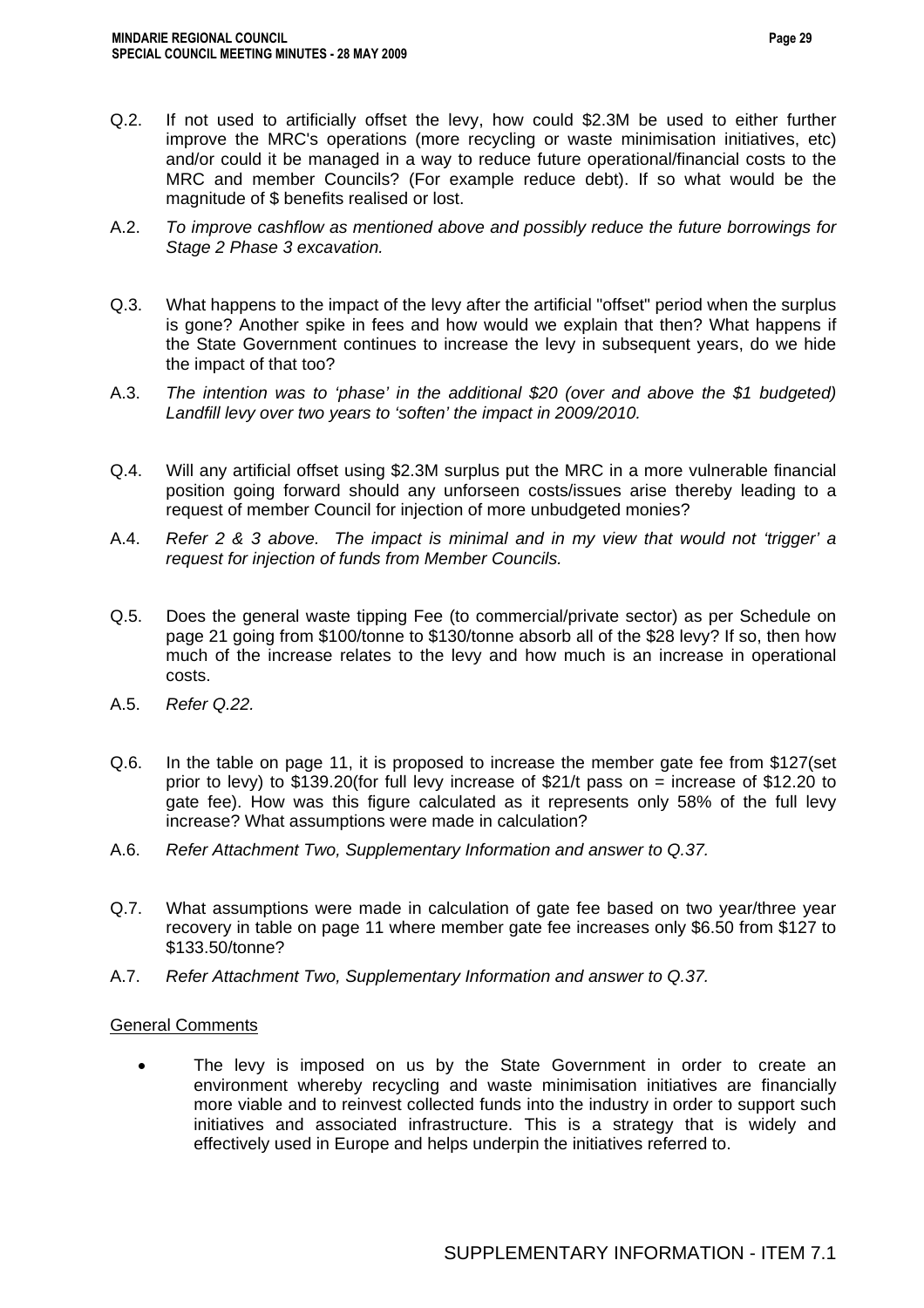Therefore for the MRC to temporarily hide or diminish this would undermine the intent of the levy and the long term benefits. We cannot have it both ways! I have already taken steps to highlight the passed on levy cost to our ratepayers and customers so that they are clear the it is not a COS cost. Considering all of the above, it would be my recommendation NOT to artificially and temporarily offset the levy increase.

I would also recommend that the MRC resolve to write to the State Government insisting that ALL monies received from the waste levy be retained entirely within the area of waste management and NOT be drawn off to the DEC or any other agencies/departments.

### **Town of Cambridge**

On the basis we are sticking with the Processable and Non-processable fees for 09/10, and as a result of the Govt's waste tax (oops I mean levy), I think the following could improve the proposed fee structure.

- Q.8. Amortise the \$2.1 million commissioning cost over the life of the BioVision contract (of course with an interest component). This would be about \$100,000 pa plus interest. Commissioning costs are a legitimate start up cost that can, and should, be amortised over the contract period and is a legitimate accounting practice. If you did not pay it to BioVision, this is how they would have handled it in the annual gate fee. I note you are providing Council's the option to pay over three years at \$10 p/tonne. Does that mean the Processable fee would be  $$133.50 + $10 = $143.50$  or is it \$133.50 + \$3.33 =\$136.83?
- A.8. *The \$133.50 is inclusive of the commissioning cost. Also refer attachment one on the fees summary (attached).*
- Q.9. Is the amount of tonnages in the model based on the estimated tonnes for each Council over the 2009/2010 period? If so, can you provide the estimated tonnage for each council (and casuals) broken down into Processable and Non-processable.
- A.9.

| Processable            |            |
|------------------------|------------|
| Perth                  | 16,000.00  |
| Wanneroo               | 49,300.00  |
| Joondalup              | 55,942.00  |
| Cambridge              | 9,500.00   |
| Vincent                | 13,742.00  |
| Victoria Park          | 13,964.00  |
| Stirling               | 12,000.00  |
|                        | 170,448.00 |
| <b>Non-Processable</b> |            |
| Perth                  | 37.00      |
| Wanneroo               | 24,700.00  |
| Joondalup              | 10,261.00  |
| Cambridge              | 1,200.00   |
| <b>Vincent</b>         | 484.00     |
| Victoria Park          | 689.00     |
| Stirling               | 105,000.00 |
|                        | 142,371.00 |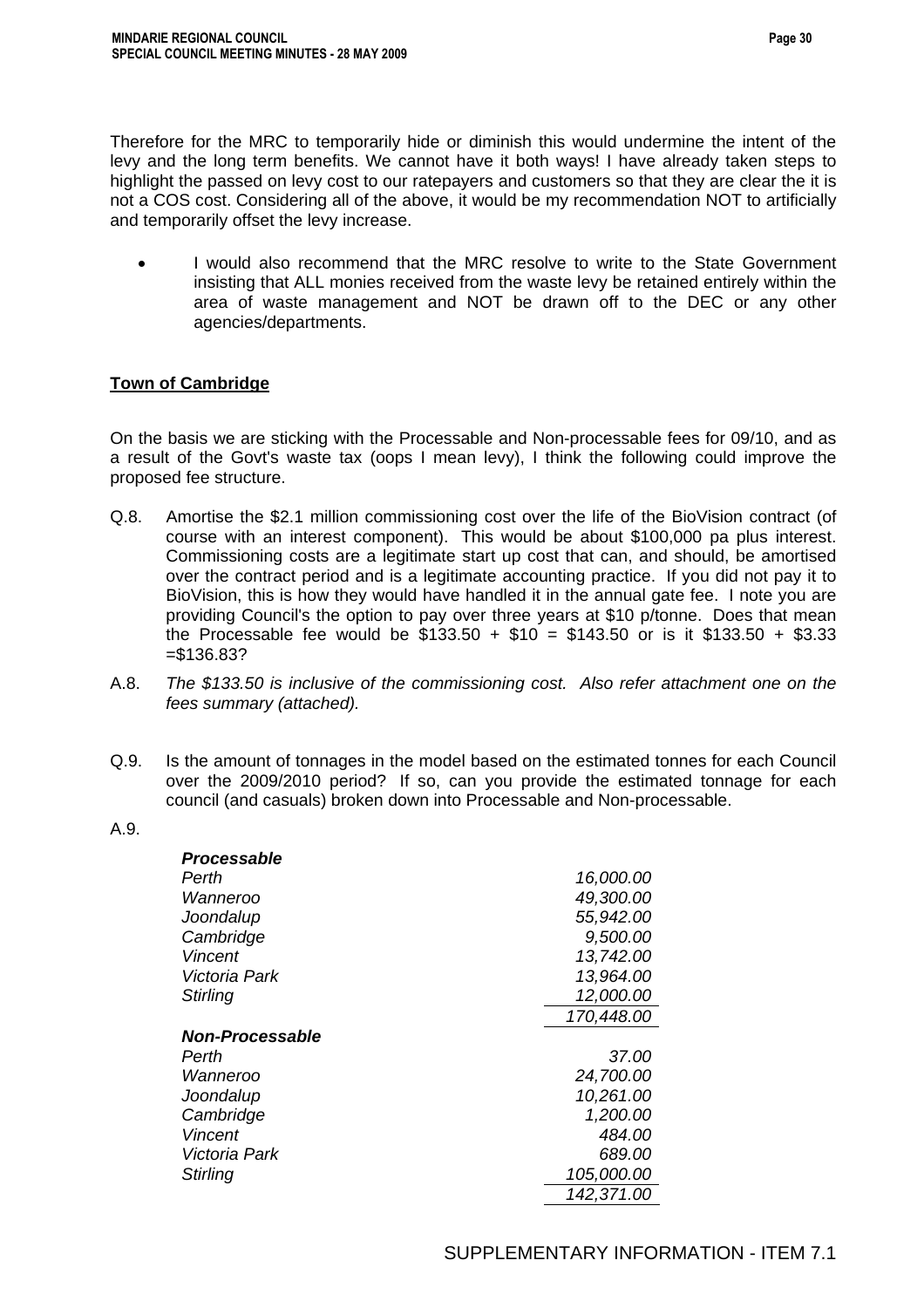- Q.10. Does the processable tonnes for Stirling include the residential waste delivered to the Balcatta Transfer Station? We think it should even though the waste is being delivered to you from the transfer station rather than directly from the property. Our fees will be assessed on the residential waste we collect and this same method should apply to all members.
- A.10. *Stirling's processable waste tonnes include the residential waste which is not processed by the Balcatta Plant and for 2009/2010 the estimates given by Stirling is 12,000 tonnes.*
- Q.11. Can you confirm the BioVision fee is \$145.60 effective from 1 July 2009 up from \$142 and provide a reconciliation of where the difference is?
- A.11. *BioVision Fees estimated the calculation of Processable Fee is \$145.60. The increase is mainly due to variation in estimate of CPI figures. The \$142 was calculated by estimating the CPI for Labour Index, Transport etc and these are now replaced by Actual CPIs which are higher as well as the Non Processable Gate Fee for residual waste.*
- Q.12. Also, past modelling has estimated the MRC overhead costs for Processable waste to be about \$18 (Workshop May 2008). Can you advise what this cost is budgeted to be in 2009/2010 and how it is made up.
- A.12. *This cost is \$20.85/tonne and consist of MRC operating cost, amortisation of RRF project costs, transport cost for the 'compost' and interest on loan for RRF.*
- Q.13. Your report proposes to use past surpluses to reduce the impact of the increase in the waste levy. I understand that surpluses are attributed to members based on equity for casual waste and tonnages for members waste. Can you advise how much is the Town's proportion of this surplus?
- A.13. *Mindarie Regional Council is only using the Members' Gate Fee surpluses. Non-Member surpluses are committed for Mindarie Regional Council's future Capital Program and working capital.*

In relation to an alternative fee model we believe that any fee structure should be robust enough to handle the way the MRC business changes over time without a complex calculation and debate over new fee models. The fee structure should be based on several key principles:

- Discourage tipping to landfill
- Not be sensitive to the varying waste streams that MRC handles now and in the future
- Flexible and robust to accommodate changing technologies and more complex operation of MRC in the future
- Discourage manipulation of waste delivered to MRC by member Councils to achieve the best financial results under a complex fee structure (and thereby creating tension amongst the members)
- Reduce administration and accounting complexities
- Provide an incentive for members to use alternative waste technology to reduce landfill.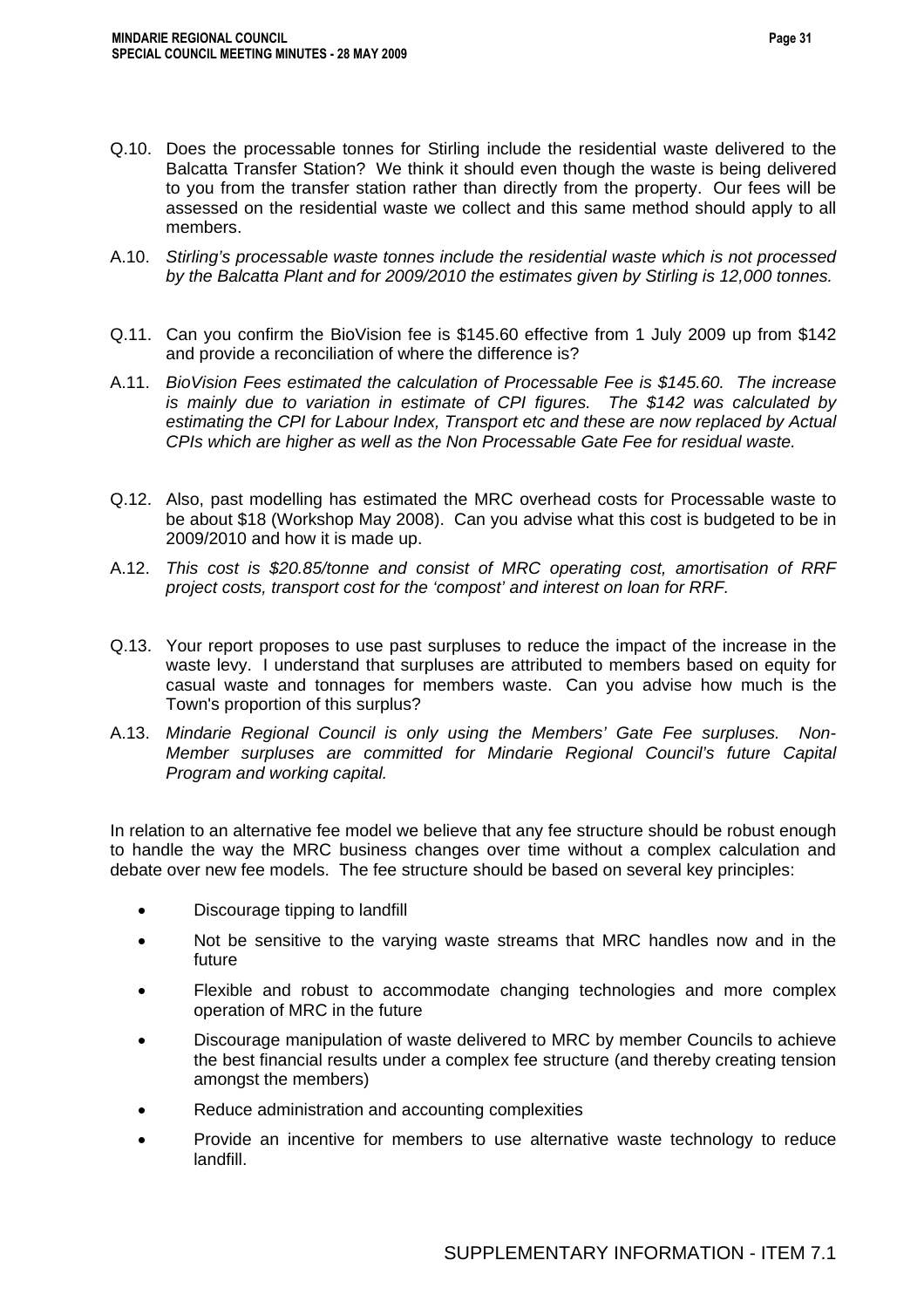Based on the above we think a model with three fees for Members waste, residue and casual is the simplest way forward. Residue should have a discounted rate (perhaps cost of tipping) and the members rate should be an all standard rate for all waste delivered by members. Casual fees should be higher to discourage filling up the landfill.

*This information has been forwarded to Deloittes for consideration in their presentation for option of Gate Fees Model going forward.* 

The information required to make an informed decision needs to be presented. This is even more important with the current report where cross subsidisation of fees is proposed to "soften the impacts" of increases resulting from the RRF commissioning and the increase in the State Government Landfill Levy from 1 July 2009.

Information required should initially present the real costs as they are modelled. After this, the "softened" fees proposed can be considered along with the justification and a forecast long term impact this would have on the current Strategic Financial Plan.

Current Fees 2008/09

| <b>Tamala Park Members</b> | \$54.00 / tonne plus GST<br>Includes \$7 / tonne levy                                  |
|----------------------------|----------------------------------------------------------------------------------------|
| <b>Marginal Rates</b>      | \$21.66 / tonne plus GST<br>Includes \$7 / tonne levy                                  |
| Casuals                    | $$91.80 / tonne plus GST = ($100 / T)$<br>Inc $$7/$ tonne levy<br>At 170% Members Fees |

- Q.14. If the RRF at Neerabup is not approved by DEC/EPA for use to full capacity of 100,000 tonnes per year by 1 July 2009, will the new fees still apply from that date?
- A.14. *Based on the RRFA, the MRC keeps paying for 2 months of the 3 month Cure Period within which BioVision has to resolve the problem. If the problem is not resolved within 3 months, the MRC has the option to extend the Cure Period (I believe that this would be at no cost to the MRC) or to terminate the contract. If the licence was not extended to 100,000 tonnes, in our opinion, we should keep charging the member councils the processable rate until the contractual situation was resolved. Once resolved and all costs covered, the processable fee should then be adjusted accordingly to reflect the new circumstances.*
- Q.15. Member surpluses for 2005/06 and 2007/08 totalling \$2.3 million have been finalised. Surpluses are accrued by means of casual tipping and under/over recovery of members' tonnages.

Please provide a breakdown of members' surpluses for 2 years:-

A.15. *Refer Attachment Two, Supplementary Information..*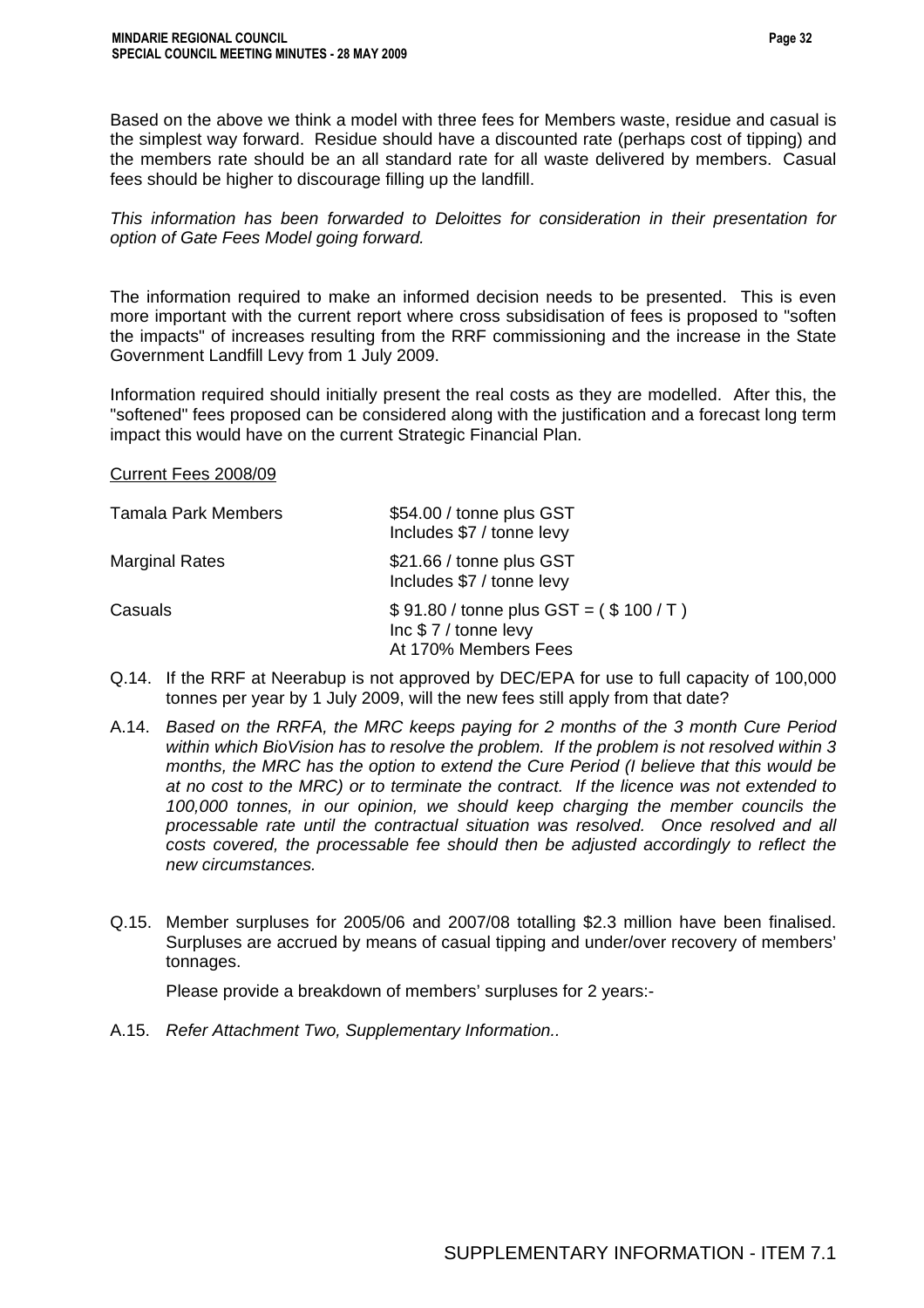### Q.16. What is the MRC Council decision 1 July 2004? Is it:-

### **MRC Meeting, 1 July 2004 (Item 9.2.2)**

Subject: Concept of processed and unprocessed waste and differential charging for members in the new secondary waste treatment (SWT) environment.

That Council approve:

- (i) an approach for the definition of categories of members waste, with effect from the opening of the Resource Recovery Facility, as follows:
	- (a) Processable waste defined as Municipal Solid Waste suitable for any Secondary Waste Treatment process adopted by MRC;
	- (b) Non-Processable waste defined as waste not suitable for a Secondary Waste Treatment process and includes any residue from a Secondary Waste Treatment process.
- (ii) the subsequent development of a business plan and financial model that will allow analysis of the charging regime that will apply.

A.16. (i) Yes.

- (ii) Strategic Financial Plan was prepared taking this Fees Model into account.
- Q.17. Provide details of each MRC member forecast tonnages split into Processable (170,448 tonnes) and Non-Processable (142,377 tonnes). Total is 312,825 tonnes.
- A.17. Refer Q.9.
- Q.18. The BioVision gate fee quoted is \$145.60 per tonne. At what rate have they included to pay MRC for the disposal of the RRF residue at Tamala Park? \$ /tonne.
- A.18. *The RRF Residue will be charged at MRC's Non-Processable Fees for 2009/2010 which is at the recommended Gate Fee of \$69.50/t. Also refer page 23 of Item 7.1.*
- Q.19. At the financial workshop on 10 March 2008, a calculation for MRC costs at the RRF was calculated at \$18.41 per tonne. Has this been reviewed and what is the current allowance? \$\_\_\_\_\_\_\_\_\_ / tonne. (\$145.60 + \$18.41 = \$164.01 / tonne).
- A.19. *All costs have been reviewed in arriving at the revised Processable Fee as part of MRC's Budget Planning Process to take into account current economic conditions and relevant factors for 2009/2010 and this is \$20.85. This include element of Landfill levy pertaining to the residue waste to be sent to Tamala Park.*
- Q.20. Has the levy of \$28/tonne been allowed for in fees for 5 and 6 above?
- A.20. *Refer Page 23 of MRC Council papers.*

 *Fees based on full DEP Levy Recovery includes the \$28/tonnes DEP Levy and Fees based on a 2 year phase includes only \$11 (of the \$21 increase - \$1 initially budgeted plus \$10 additional increase) for 2009/2010.*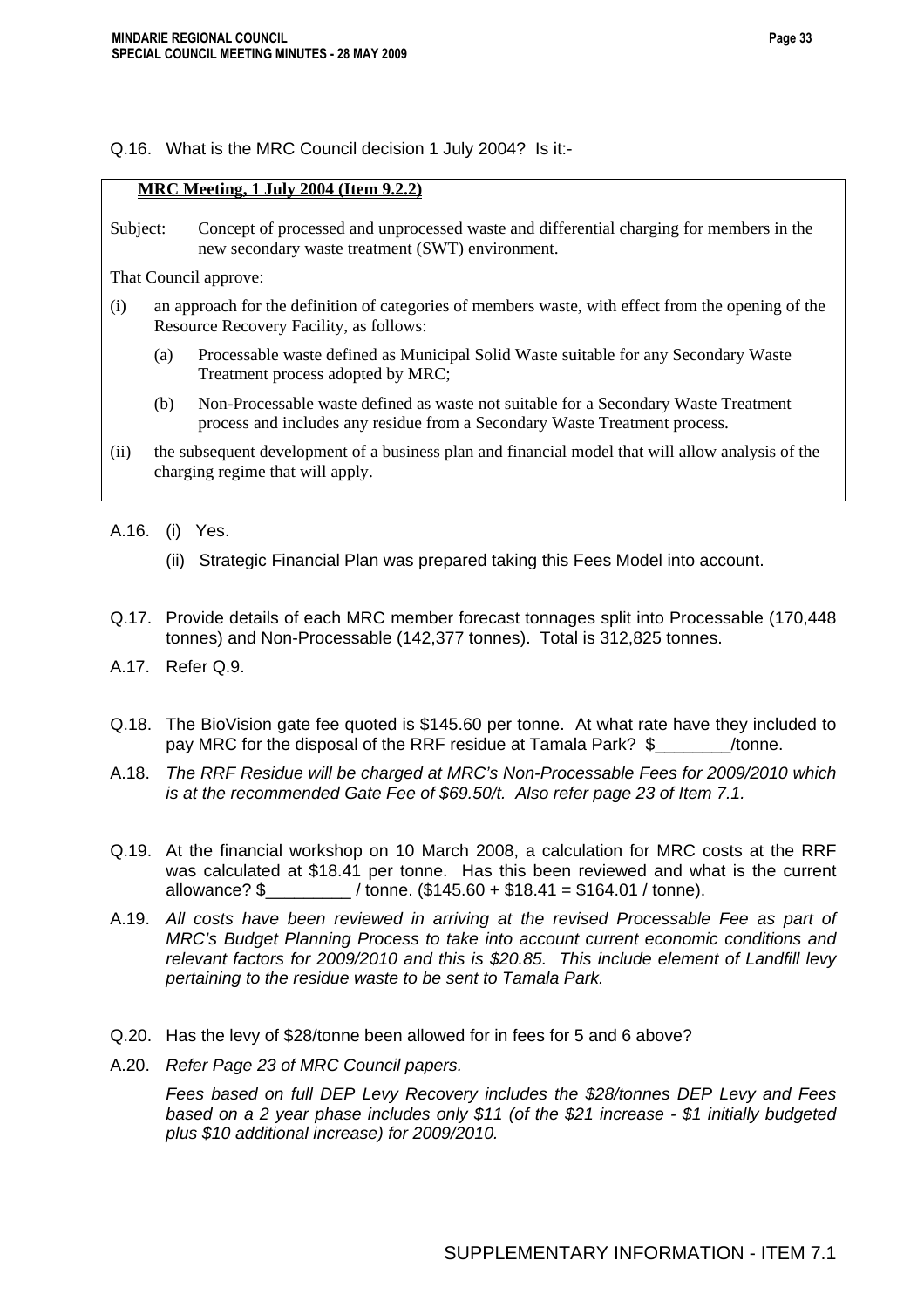- Q.21. The increase in Non-Processable fees quotes costs which have no allowance mentioned. How much has been allowed in calculations for:-
	- (a) Measurement and reporting carbon emissions? \$
	- (b) Additional marketing and education? \$\_\_\_\_\_\_\_
- A.21. (i) *Carbon Emission Report \$175,000* 
	- *(ii) New initiatives in Marketing & Education \$120,000*
- Q.22. Casual fee increases as detailed in the Strategic Financial Plan were to be:-

| 170%        |
|-------------|
| 190%        |
| <b>200%</b> |
|             |

The fee of \$130 inc GST (\$118.18 ex GST) is based on 170% and only \$10 levy increase. Should it be based on 190% of the Tamala Park rate and include the full landfill levy cost of \$28/tonne? Casuals must pay full fees otherwise why are MRC subsidising casual tippers? Should this be  $$79.50 \times 190\% + GST = $166.15 / T$ .

- A.22. *Full impact of \$28 Levy has been passed on but increase relating to phase-in to be in line with processable fees over the next few years has been 'eased' in view of 30% increase in one year to avoid a drastic drop in Council Non-Members' income.*
- Q.23. The Tamala Park rate for 2008/09 was \$54/tonne plus GST including \$7/tonne levy. Are current forecasts indicating this will be the actual cost of the tipping operation for 2008/09 and no member surplus or deficit will be likely?
- A.23. *The surplus for 2008/2009 will be calculated after the Financials have been audited but at this stage it is likely to be a surplus.*
- Q.24. Has an adjustment been made for the removal of the marginal tipping rate of \$21.60/tonne for bales and MRF residue? As at end February 2009, tonnages were 15,118 + 11,868. Likely income increase would be \$827,727 plus tonnages for March, April, May, and June 2009. Would this would extrapolate to \$ 1,240,000 extra income for 2009/10?
- A.24. *In 2009/2010 the new Fee Model which incorporates the Processable and Non-Processable Waste Fee has been utilised. The residue and bales waste has been 'treated' as Non-Processable waste under this model.*
- Q.25. Is the real unadjusted (Not softened) Non-Processable rate for Tamala Park now \$79.50/tonne which includes the levy of \$28/tonne (Previously \$59/tonne was allowed including a levy of \$8/tonne)?
- A.25. Yes.
- Q.26. Page 9, last paragraph. Softening the impact utilising previous years accumulated surpluses and reduction in expenditure.
	- How much surplus is required? \$
	- What expenditure is to be reduced?
- A.26. *Refer Attachment One and Two, Supplementary Information..*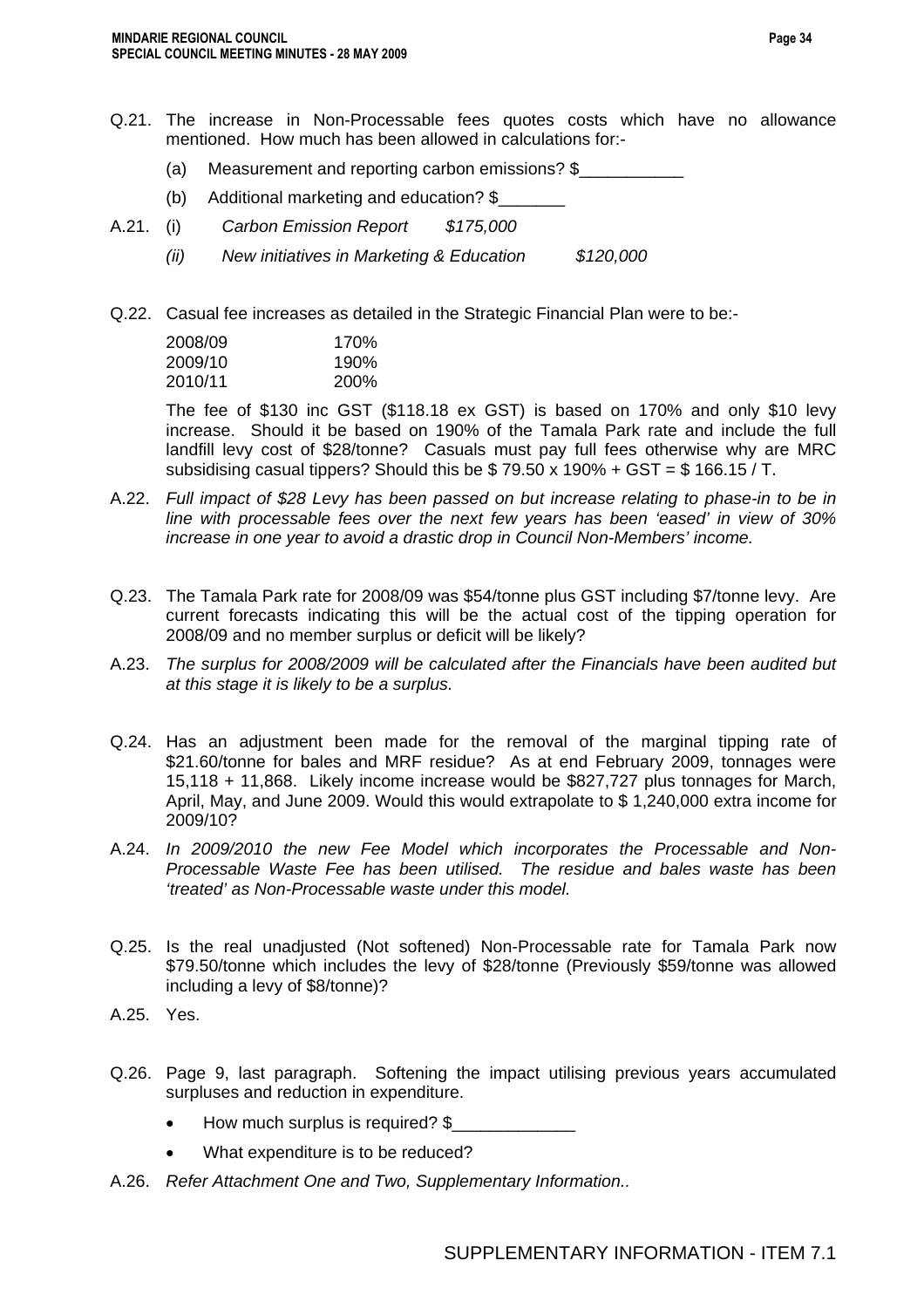Q.27. Commissioning costs of RRF are \$2,100,000. In the Strategic Financial Plan, these costs were to be recouped in 2009/10 and 2010/11 over Processable material only which was 149,923 tonnes per year.

As forecasts are now 170,448 tonnes per year, at a \$10/tonne fee, would this now be capable of being recouped in 1.23 years (15 months)?

- A.27. *The Commissioning Cost is being recouped in 2009/2010 as part of Processable Fee as there is no Processable Fee Model in 2008/2009. An option to repay this over 3 years has been offered.*
- Q.28. Please provide calculations for assessment of full levy of \$28/tonne for Processable tonnages.

Report page 12 has \$139.20/tonne Processable as a proposed rate for 2009/10

Processable tonnes = 170,448

| Costs: 100,000 tonnes $\textcircled{2}$ (\$145.60 + \$18.41) | $=$ \$16,401,000 |
|--------------------------------------------------------------|------------------|
| 70,448 tonnes @ \$79.50                                      | $=$ \$ 5,600,616 |
| 170,448 tonnes                                               | \$22,001,616     |

Shandy rate = \$129.00/tonne.

The difference is \$ 10.00 / T. Is this for the RRF commissioning costs of \$ 2.1 million?

An All Up Rate then would be \$106.51/tonne based on:-

Processable 170,448 tonnes \$22,001,616 Non-Processable 142,377 tonnes \$11,318,971

312,825 tonnes \$33,320,587

This would increase by \$ 6.71 / Tonne if commissioning costs of \$ 2.1 million were all covered in 2009/10 over the total 312,825 tonnes. ( \$ 113.22 )

A.28. *Noted this information for the next financial workshop.* 

### **Town of Victoria Park**

- Q.29 Page 9 under Threats and Opportunities The definition of threats refers to external factors only. Should this not include the landfill levy issue as well now that MRC is aware of its impact? Also should it not include internal factors like the potential for the membership of MRC inclusive of exemptions etc which has arisen as a result of potential inequity issues relating to the gate fee structure (refer 23 April 2009 MRC Council meeting)?
- A.29 Agreed*.*
- Q.30. Page 9 under "Strategic Budget 2009/2010" the second paragraph indicates that the projections for 2009/2010 Strategic Financial Plan have been used and updated in a number of areas but the detail of those changes doesn't appear to have been provided for information. Why and can they be provided?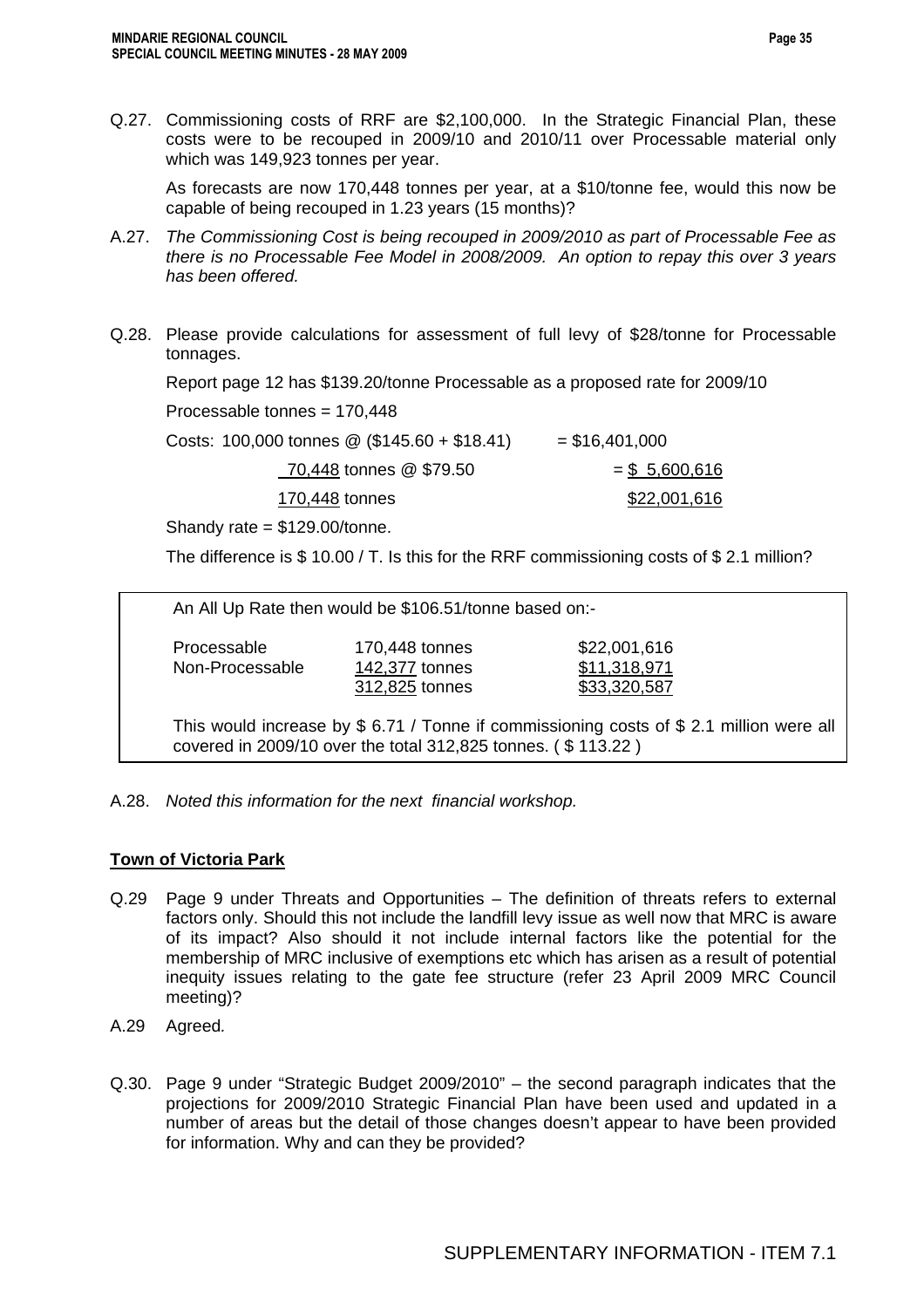- A.30. *It is a normal process we go through as part of Business and Budget Planning process every year as we update the projections, CPI estimates etc. In this case, for example we had to update the Contractors Fees which was an estimate based on information available at May 2008 and Interest rate for Interest receivable/payable projections. There would be other similar examples of this nature.*
- Q.31. Page 10 under "utilisation of these surpluses" What is the exact impact of the lower level of cash balance and which loans will not be paid off early? Also by doing this what impact does this have on the 20yr financial plan? The next four dot points in the report outline savings but show no detail of the savings i.e. how much of a saving, in each category? Can this be provided? The next paragraph says that the detailed information will be presented to the forthcoming Financial Management Workshop but as we are intending to approve gate fees for 2009/10 now shouldn't this be provided now?
- A.31. *Refer Attachment Two, Supplementary Infomation.*
- Q.32. Page 10 3<sup>rd</sup> last paragraph relating to the Processable and Non-Processable fees methodology suggests that the methodology has been varied slightly, can you please explain what exactly has been modified, other than the intention to utilise surpluses to buffer the gate fees?
- A.32. *The methodology has been varied only to the extent of providing 'other revenue' and Members Fees surplus to soften the impact in 2009/2010. (Refer Attachment One and Two, Supplementary Information).*
- Q.33. Page 10 the second last paragraph talks about the option to pay the \$10/tonne commissioning costs over three years. What is the exact impact of this option on the gate fees inclusive of interest?
- A33. *Refer Attachment One, Supplementary Information.*
- Q.34 Page 11 half way down the page the report talks about the increase in Processable and Non-Processable fees as a result of a number of factors. Attachment three, to which we are referred, does not break down the cost of the six dot points outlined in the report. Can it?
- A.34. *Refer answer to Q.21.*
- Q.35. Page 11 at the bottom of the page the reference to casual fees i.e. \$118.18 exc GST Why doesn't this fee take some of the burden of the new landfill levy i.e. increase the gate fee? Or does it? The report outlines that Casual tippers will be **170%** (that was for the current financial year) of member rates, is this correct, as the Strategic Financial plan endorsed at the MRC Ordinary Council meeting of 30 July 2008 says that it should be **190%** of members rates for the 2009/10 Financial year?
- A.35. *Refer answer to Q.22.*
- Q.36. Page 12 under "Consultation" this sentence outlines that council officers have been consulted concerning this work. Who were the officers that were consulted as we have not had a Technical Working group meeting to discuss this issue? Or does this comment only relate to certain parts of the reports content?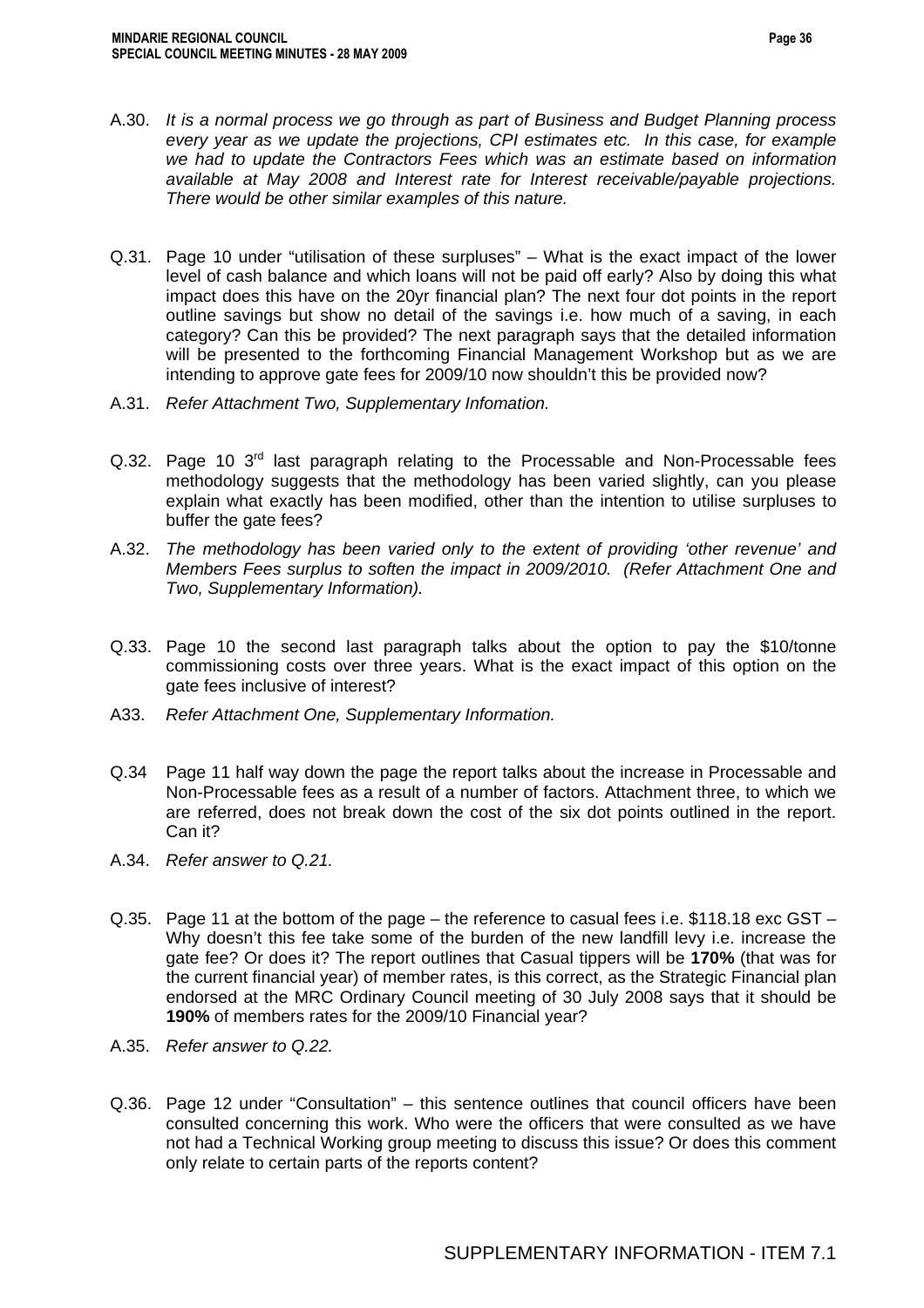- A.36. *That right. Comment refers to ongoing consultation with officers at various TWG meetings on fees matters.*
- Q.37. Final question As this a "Land Fill Levy" and it is not identified prominently in the Strategic Financial Plan, should the levy be recovered primarily from the Non-Processable rate?
- A.37. *The Landfill levy is recovered through the Non-Processable rate but it has indirect impact on Processable rate in view of the charge for residue coming from RRF and the averaging of the rate for Processable Fee as the Processable waste is greater than 100,000 acceptable at RRF.*

### **Town of Vincent**

I am a little confused with the figures in your report for the special meeting.

- Q.38. Non processable @ \$127 (which I assume you previously made an allowance for a land fill levy increase?) with the full impact of the landfill levy increase (of \$20 / tonne) shouldn't this be \$147? You show \$139.20, an increase of only \$12.20 / tonne.
- A.38. *The impact of Landfill levy is directly on Non-Processable Fee but indirectly impacts on Processable Fee (refer answer to Q.37. above).*
- Q.39. Also with the recovery model (i.e. less \$10/tonne) should this be \$137 / tonne? You show \$133.50 re tonne, a difference of only \$3.50 / tonne.
- A.39. Refer answer to Q.37 above.
- Q.40. After two years the full impact of the levy will apply so this could be as high as \$167 / tonne. Can you please explain your figures please?
- A.40. *If no subsidies are applied the Processable Fee would have been \$143.91 (inclusive of the commissioning cost). Refer Attachment Two, Supplementary Information.*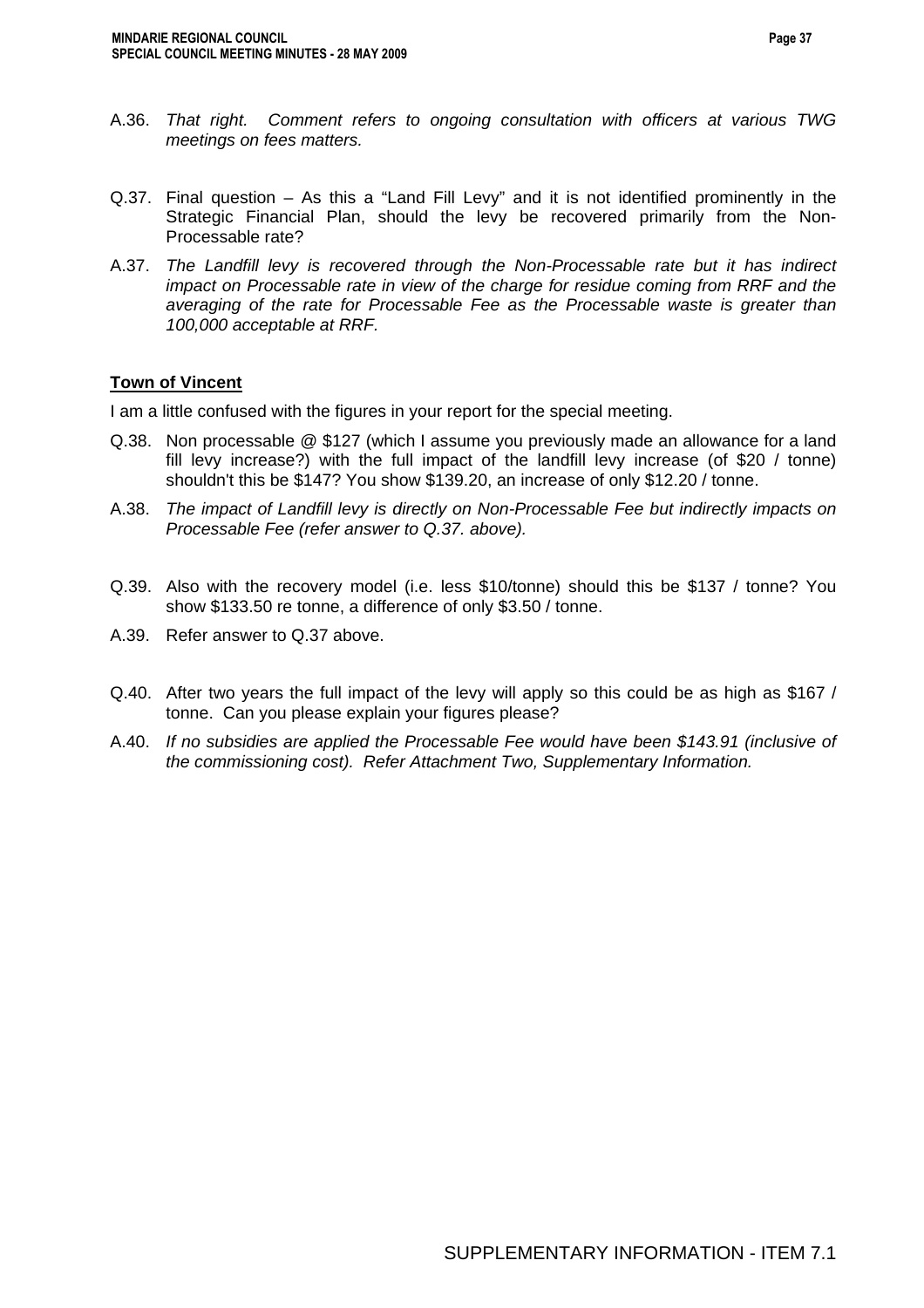# **ATTACHMENT ONE**

# **TO SUPPLEMENTARY INFORMATION - ITEM 7.1**

### **SPECIAL COUNCIL MEETING**

**28 MAY 2009** 

**SURPLUS SUMMARY BREAKDOWN**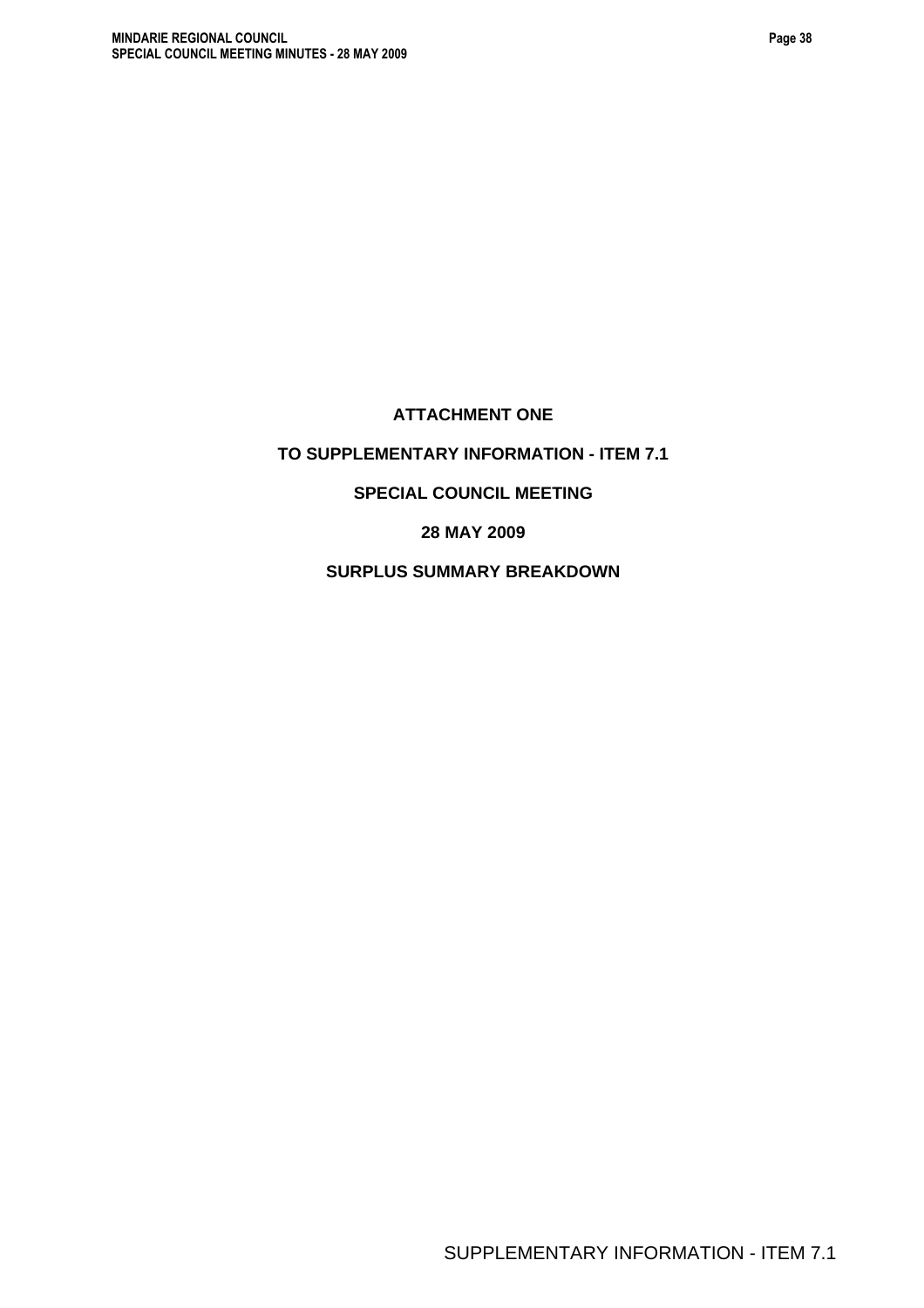|                          |                                                                                                                             | Non-processable           | Processable                |
|--------------------------|-----------------------------------------------------------------------------------------------------------------------------|---------------------------|----------------------------|
| Base Case - no subsidies |                                                                                                                             | 61.83                     | 132.12                     |
| Add:                     | Φ<br>Impact of DEP Levy increaso                                                                                            | 20.00<br>81.83            | 11.79<br>143.91            |
| Less:                    | Offsets (09/10 only)<br>Subsidies - Member Surpluses from prior years<br>Subsidies - Other Revenue<br>$(2005/06 - 2007/08)$ | (2.56)<br>(9.77)<br>69.50 | (5.75)<br>(4.66)<br>133.50 |
| Scenario 1               | Amortisation of RRF Commissioning Fee over 3 years                                                                          | 69.50<br>٠                | (7.00)<br>126.50           |
| Scenario <sub>2</sub>    | Amortisation of RRF Commissioning Fee over 20 years                                                                         | 69.50                     | (10.90)<br>122.60          |
|                          | Scenario 1 & 2 includes interest at 5.74% (weighted average rate of borrowing)                                              |                           |                            |

Liability limited by a scheme approved under Professional Standards Legislation. Liability limited by a scheme approved under Professional Standards Legislation.

Member of Deloitte Touche Tohmatsu Member of Deloitte Touche Tohmatsu

**MINDARIE REGIONAL COUNCIL SPECIAL COUNCIL MEETING MINUTES - 28 MAY 2009**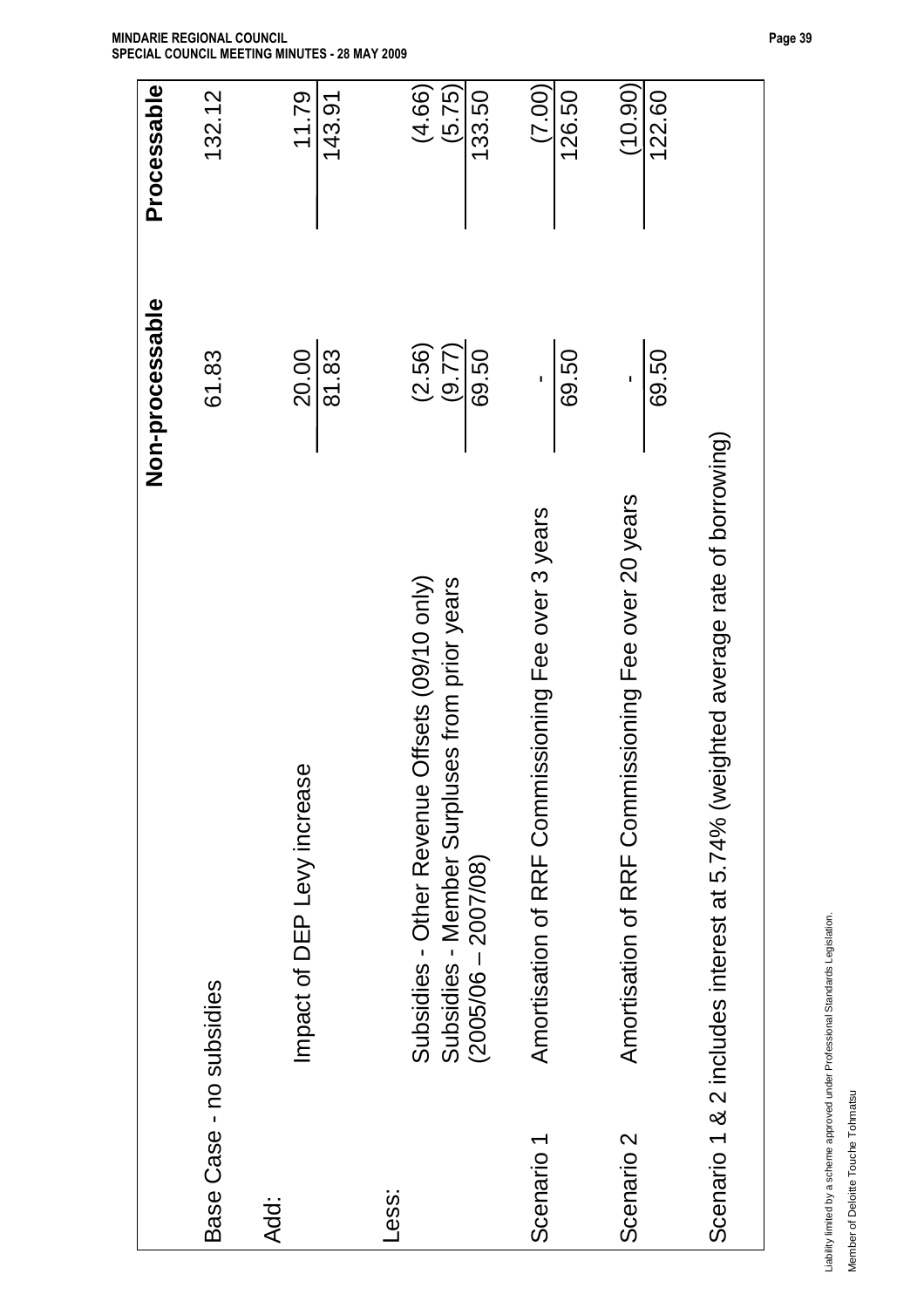# **ATTACHMENT TWO**

# **TO SUPPLEMENTARY INFORMATION - ITEM 7.1**

### **SPECIAL COUNCIL MEETING**

### **28 MAY 2009**

### **ADDITIONAL INFORMATION ON PROCESSABLE AND NON PROCESSABLE FEES**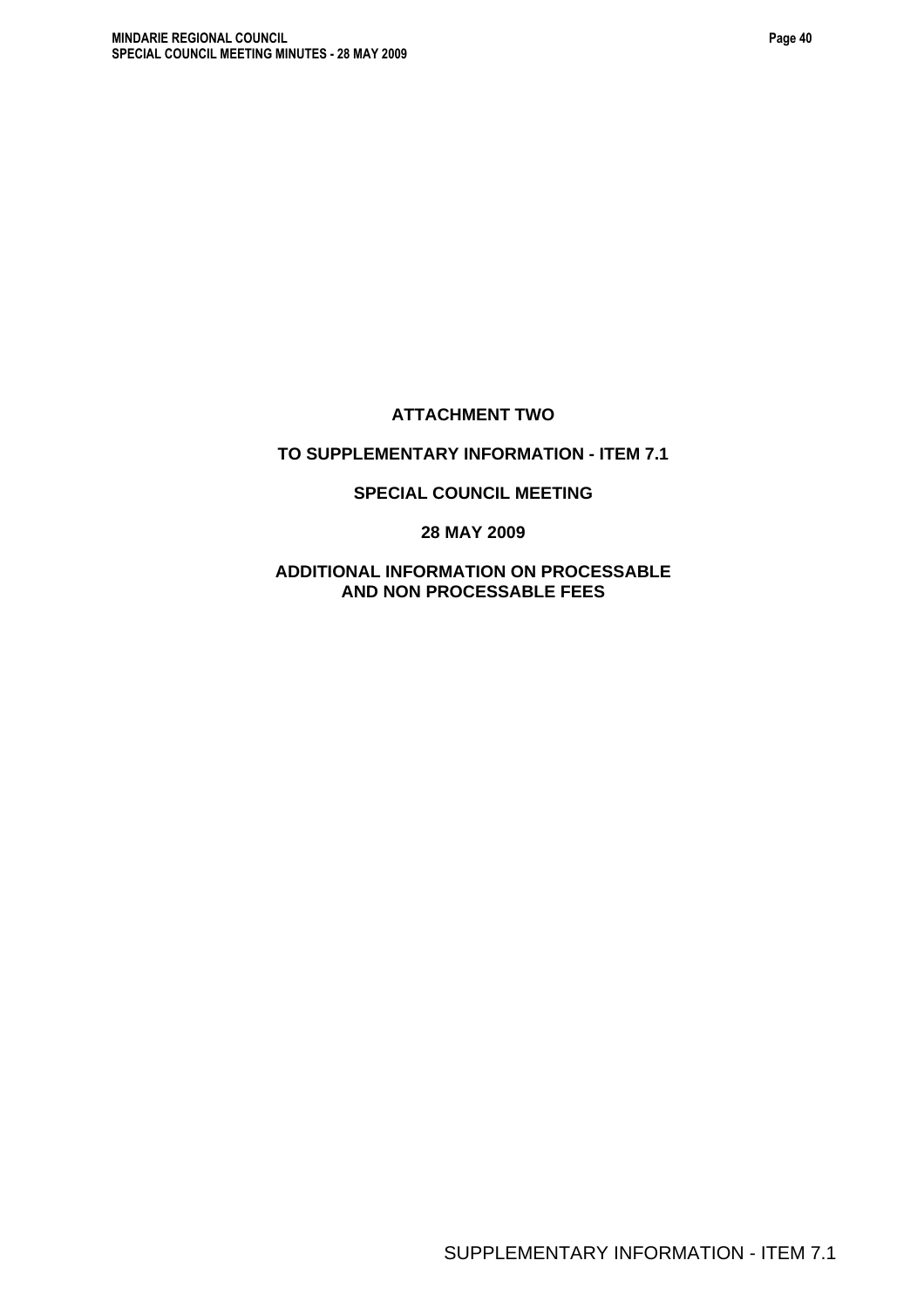| Financial Year                                   | <b>Aembers</b>                                                         | on-Members<br>Ź               | Other Income                  | Total                   | $-0$ ans 10 & 11<br>Interest on | <b>Statements</b><br>Financial |
|--------------------------------------------------|------------------------------------------------------------------------|-------------------------------|-------------------------------|-------------------------|---------------------------------|--------------------------------|
|                                                  |                                                                        | 721,271                       | 574,235                       | 1,213,113               |                                 | 1,213,113                      |
|                                                  |                                                                        | 766,891                       | 660,437                       | 2,199,809               | 320,850                         | 1,878,958                      |
| 30-Jun-05<br>30-Jun-06<br>30-Jun-07<br>30-Jun-08 |                                                                        | 1,657,469                     | 1,675,858                     | 4,301,740               | 359,493                         | 3,942,246                      |
|                                                  |                                                                        |                               |                               |                         |                                 |                                |
| Total                                            | $(82, 393)$<br>$772, 481$<br>$968, 413$<br>$585, 325$<br>$2, 326, 219$ | $\frac{2,471,121}{4,895,481}$ | $\frac{2,336,161}{4,672,456}$ | 5,392,607<br>11,894,156 | $\frac{437,383}{1,117,726}$     | $\frac{4,955,225}{10,776,428}$ |
|                                                  |                                                                        |                               |                               |                         |                                 |                                |
|                                                  |                                                                        |                               |                               |                         |                                 |                                |

**NOTE** 

Interest for Loan 10 and 11 has been deducted for the purpose of calculating the Members' Surpluses. Interest for Loan 10 and 11 has been deducted for the purpose of calculating the Members' Surpluses.

**Mindarie Regional Council**

Mindarie Regional Council

**Prior Year Surplus Calculations**

Prior Year Surplus Calculations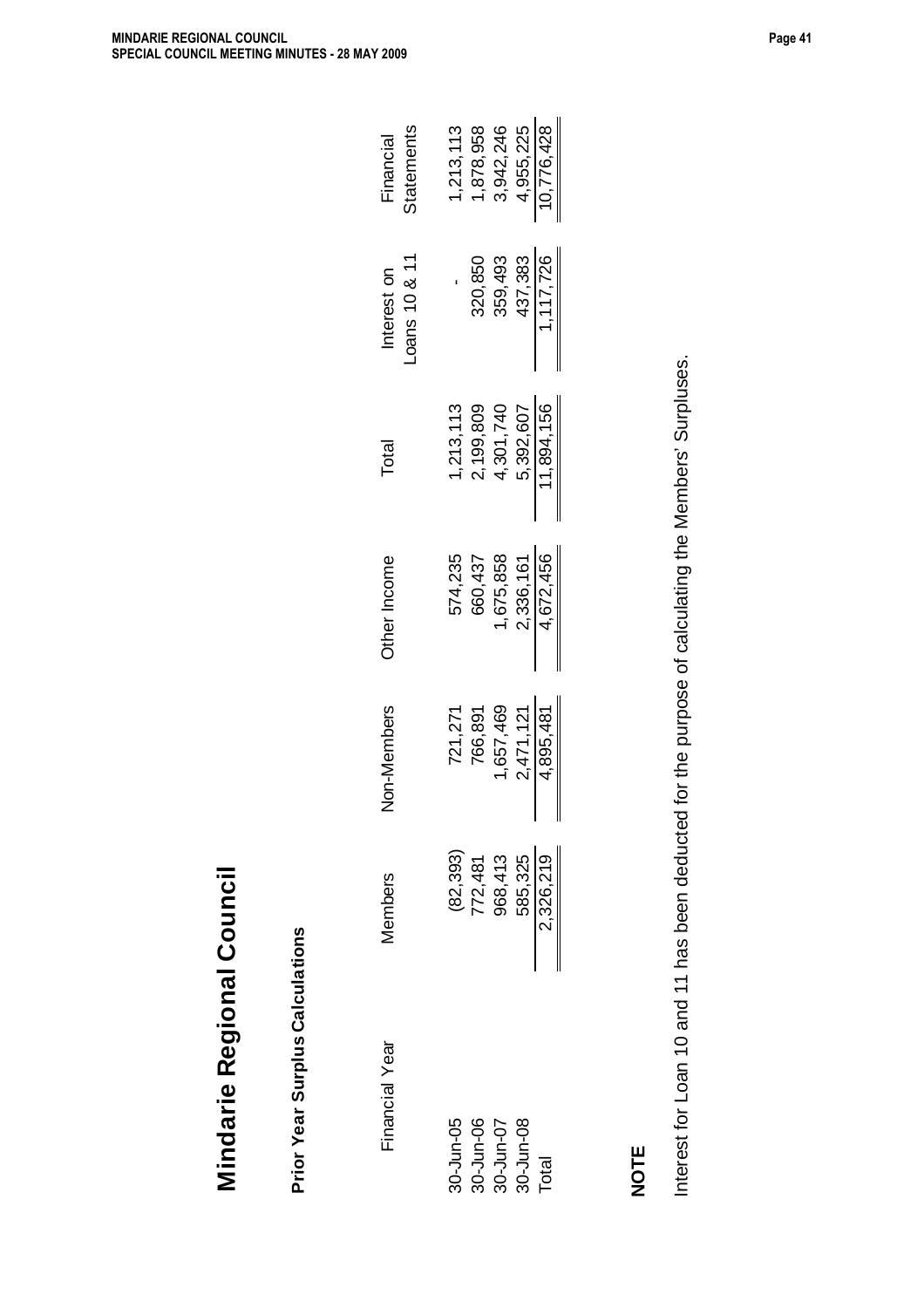| <b>PROPOSED EXTENSIONS TO THE EXISTING WORKSHOP</b><br><b>BUILDING</b> |
|------------------------------------------------------------------------|
| 13/98                                                                  |
| <b>WST/168</b>                                                         |
| Nil                                                                    |
| <b>Mike Tolson</b>                                                     |
|                                                                        |

### **BACKGROUND**

Council has previously approved funds for the extensions to the workshop at Tamala Park, within the context of Budget 08/09.

### **DETAIL**

### **Tender Organisation**

A public tender advertised an invitation, via The Western Australian on 18 March 2009 for suppliers to tender. Two suppliers responded to the request for tender 13/98Western:

- 1. Western Australian Shed Pty Ltd \$426,560.00 including GST,
- 2. BCL Constructions Pty Ltd \$430,330.00 including GST.

### **Tender Assessment**

Independent third party organisations are used by the Council's administration to prepare the tender documents, open and assess the tenders submitted and provide a report to the Council evaluation panel. This process is used to ensure openness and transparency of the Council's purchasing procedures.

The assessment for this tender was prepared by Mr Kevin Palassis of Palassis Architects.

The tenders received were assessed as being non-compliant for the following reasons:

Western Australian Shed Commercial Pty Ltd

- Requested deposit and pre payments were not compliant with the tender documents
- Tender has a validity period of 12 weeks for consideration in contrast to the 90 days specified in the tender documents

BCL Constructions Pty Ltd

• Tender has a six week validity period for consideration in contrast to the 90 days specified in the tender documents